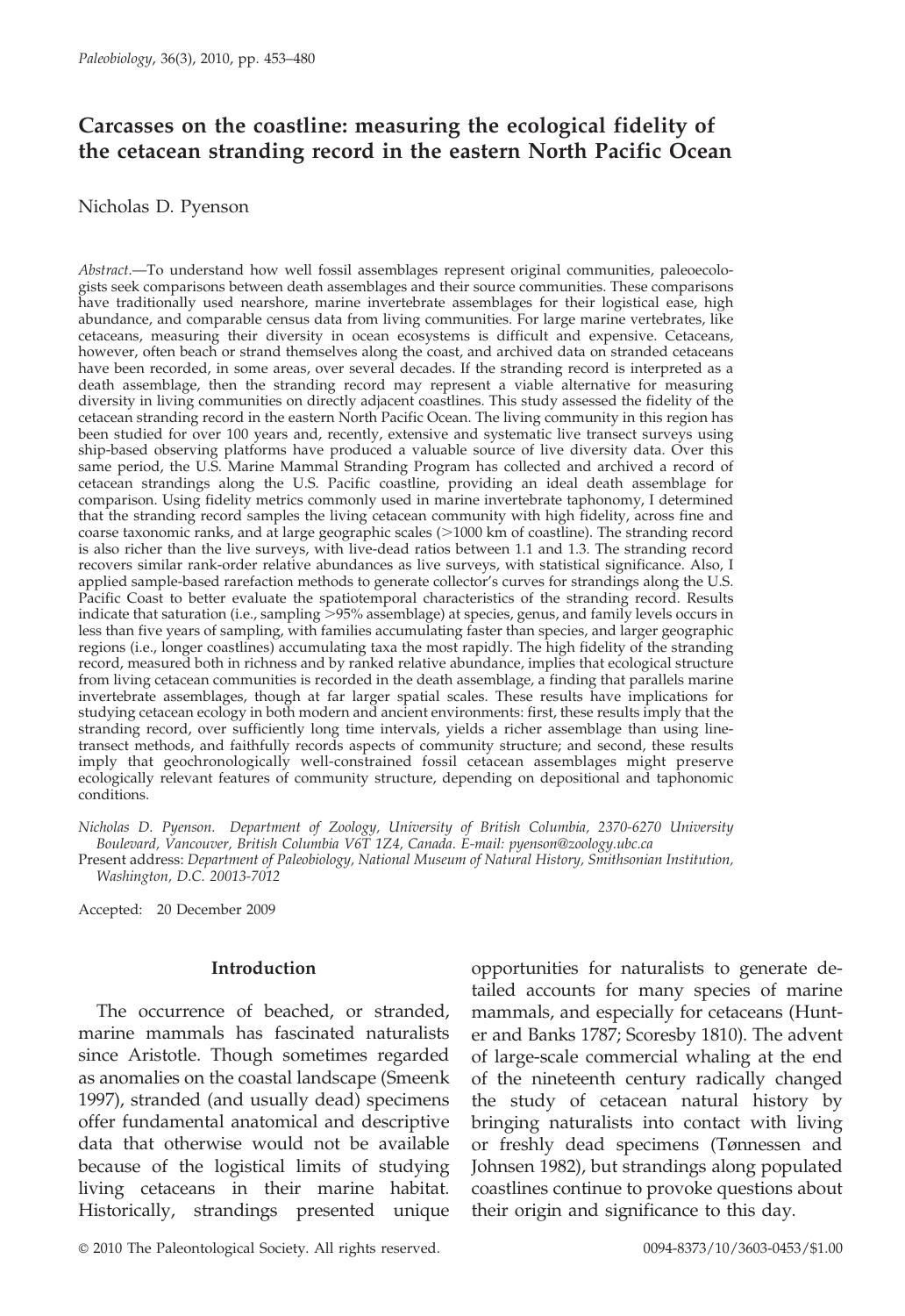The causes of cetacean strandings are poorly understood. In various circumstances, they have been attributed to disease, infections, malnutrition, or senescence (Geraci and Loundsbury 2005). Mass strandings, which are almost entirely restricted to toothed cetaceans, have been explained by a similar list of causes, but the striking peculiarity of entire stranded pods, which can consist of hundreds of individuals, has produced no shortage of hypotheses. Explanations for mass strandings include geomagnetic interference with navigation (Kirschvink 1990; Walker et al. 1992); complexities of nearshore geomorphology (Brabyn and Frew 1994); military sonar use (Cox et al. 2006; Parsons et al. 2008); and large-scale patterns in earth and ocean climate (Evans et al. 2005; Bradshaw et al. 2006). This list of possible mechanisms is not mutually exclusive, and the putative causes for strandings vary in explanatory power depending on the number of individuals stranded, the region in which the events occur, as well as any obvious anthropogenic causes (e.g., ship strikes [Douglas et al. 2008]).

The primary data source for understanding these phenomena derives from long-term records and archived stranding reports based on direct accounts along coastlines. The United Kingdom, for example, established the first systematic network for reporting cetacean strandings, with annual reports published continuously since 1913 (Sheldrick 1976; Fraser 1977). In the United States, F. W. True (1883) first proposed a framework for reporting strandings, but such a program only emerged in 1972 with the U.S. Marine Mammal Protection Act, which established a legal basis for recognizing the value of recording marine mammal strandings (Geraci and St. Aubin 1979). Since 1991, reporting in regional U.S. Marine Mammal Stranding Networks has become more uniform and consistent than previous efforts in the 1970s, which had patchy and inconsistent reporting, as well as unstandardized data archiving (Heyning 1991). Elsewhere in the world, stranding networks have become more common, with other countries, such as New Zealand and the Netherlands, adopting

coordinated research programs to document and archive marine mammal stranding data (Brabyn 1991; van der Meij and Camphuysen 2006).

Generally, stranding records have been used to provide a measure of cetacean population size and species composition in specific regions (Sheldrick 1976; Sergeant 1982; Woodhouse 1991; MacLeod et al. 2004; Gulland et al. 2005; Keiper et al. 2005; Leeney et al. 2008), but these records can also be interpreted as a death assemblage representing a sample of the cetacean community living in adjacent waters. Since the 1960s, paleoecologists have compared the composition of living communities to their accumulated, hardpart remains in an effort to understand which ecological features of living communities are incorporated into the fossil record (Johnson 1964; Kidwell and Bosence 1991; Kidwell and Flessa 1996; Kidwell 2007). Such live-dead comparisons have guided reconstructions of extinct communities by elucidating the preservational biases in fossil assemblages (Valentine 1989; Kidwell and Flessa 1996). In cases where death assemblages have been time-averaged (Walker and Bambach 1971), live-dead comparisons have revealed that certain aspects of species diversity can be reliably read from evidence in the death assemblage, when controlling for factors like transport, destruction, and taxonomic turnover (Kidwell and Flessa 1996; Kidwell 2001, 2002).

Liebig et al. (2003) were the first to explicitly use beachcast marine mammal specimens as a death assemblage when they assessed how well the remains of dead marine mammals on a 4-km-long beach near the Colorado River Delta represented the adjacent living community in the Gulf of California. Other studies, including MacLeod et al. (2005), Maldini et al. (2005), and van der Meij and Camphuysen (2006), have made similar live-dead comparisons with cetaceans, although with less explicit reference to the previous taphonomic and paleoecological literature. Here, I followed this line of thinking by considering the cetacean stranding record along the continental U.S. Pacific coastline as a death assemblage (comprising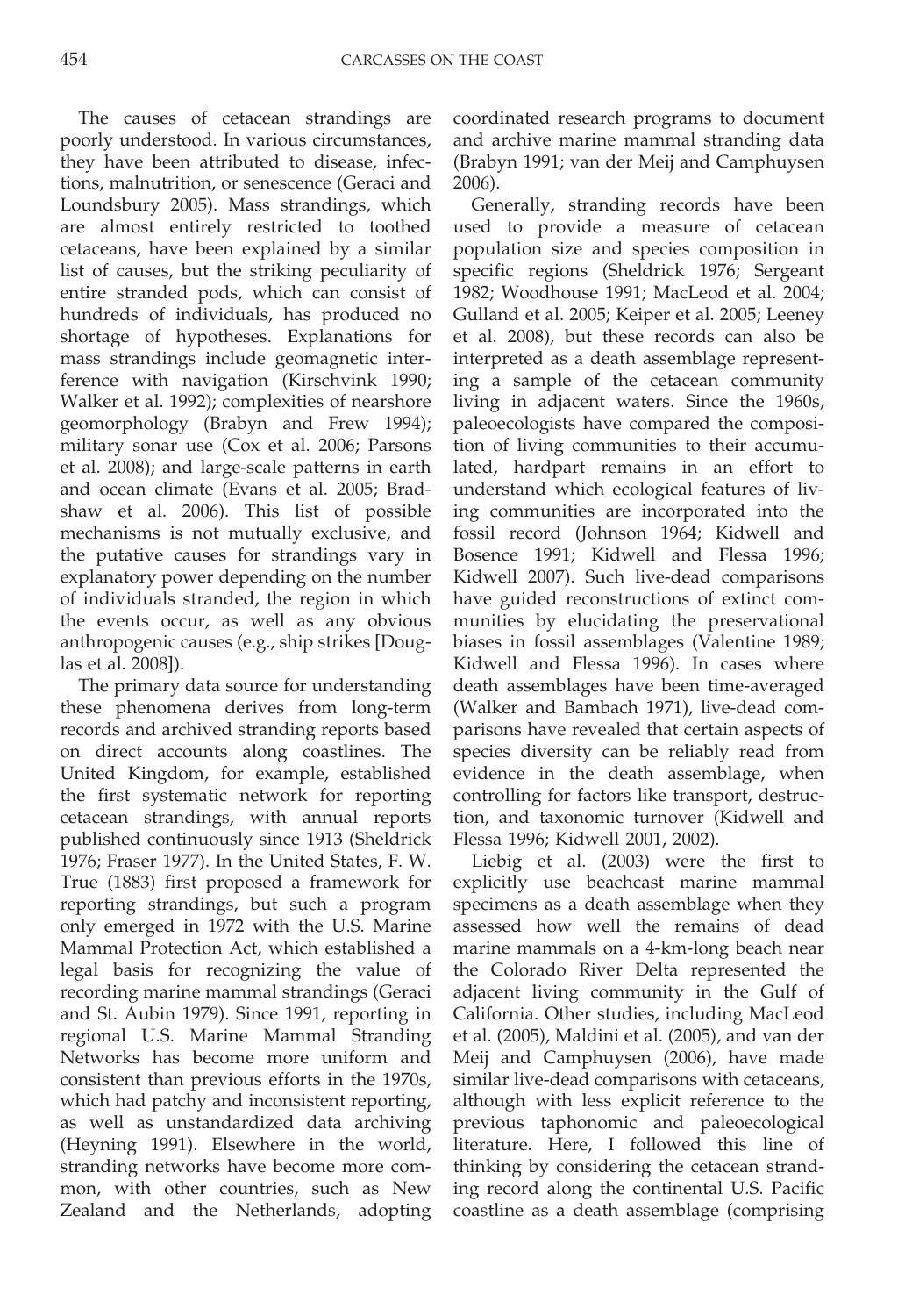2533 individual stranding occurrences for 26 species), and compared this record to live surveys, conducted over the same interval of time, directly adjacent to the coastline in the eastern North Pacific Ocean. Using fidelity metrics and rarefaction methods at appropriate spatial and temporal scales, I evaluated how well the cetacean stranding record compares to the richness and abundance of taxa in the living community. The results of these comparisons have implications for measuring cetacean diversity in both modern and ancient realms. For modern ecological studies, the record of stranding occurrences may prove more useful for capturing aspects of cetacean community structure than previously suspected, especially at large spatial scales. The stranding record also provides an important comparison for well-sampled fossil cetacean assemblages, especially from geochronologically constrained stratigraphic sections that match the spatiotemporal parameters of the stranding record.

### Methodological Considerations

#### Cetacean Natural History

Diversity and Ecology.—Cetaceans possess specific characteristics that make them a useful taxonomic group for the objectives of this study. First, cetaceans are the most species-rich clade of marine mammals, with a global richness exceeding 70 recognized species (Rice 1998; Reeves et al. 2002). Cetaceans of the eastern North Pacific Ocean (hereafter abbreviated ENP) consist exclusively of marine cetacean species, even if they occasionally enter brackish water embayments. Generally, most species in the ENP are widely represented from California to Washington State, although regionally endemic species have been recognized (e.g., coastal bottlenose dolphins, Tursiops truncatus, distributed solely between San Francisco and San Diego [Caretta et al. 2006]). The ENP contains a relatively high percentage of global species richness, with 49% of the all species reported by Reeves et al. (2002) occurring within the boundaries of the ENP. At broad taxonomic categories, nearly all marine odontocete (toothed whale) families

are represented in the ENP, and three out of the four major clades of mysticetes (baleen whales) are also in the ENP.

Second, cetacean life history exhibits a suite of features (e.g., long life, low fecundity, large range) that have broad temporal and geographic parameters. Cetacean life spans can exceed a century for some large baleen whales (George et al. 1999), and many odontocetes can live for several decades (Evans et al. 2002; Garde et al. 2007: Table 2). Consequently, this longevity would prevent cetacean death assemblages from displaying the mixed generational signatures that occur with invertebrate death assemblages (Kidwell 2002). Also, marine cetacean species have broad geographic ranges that span relatively wide latitudinal gradients (Reeves et al. 2002), and many mysticetes, like gray whales (Eschrichtius robustus), undertake seasonal migrations from temperate to polar latitudes (Jones et al. 1984).

Historiography.—Although naturalists have described marine mammal species in the ENP well before the nineteenth century, the first full account of marine mammal species in this region was accomplished in 1874 by C. M. Scammon (Scheffer 1968). Based on his experiences as a whaling captain, Scammon's (1874) account provided the first general summary of marine mammals of the ENP, and formed the basis for all later descriptions of marine mammal species in the region (e.g., Scheffer 1942; Leatherwood et al. 1988). Overall, the ENP cetacean community is one of the best-studied cetacean assemblages in the world because of a history of whaling and fisheries, an emerging legacy of conservation, and a close proximity to major centers of learning.

Other Candidate Marine Vertebrates.—In spatiotemporal terms, cetaceans live at the same scales as other large marine vertebrates like sharks, pinnipeds, and sea turtles (Eckert and Stewart 2001; Reeves et al. 2002; Hart et al. 2006). Sea turtles and sharks in the ENP strand in numbers so small as not to be useful for the purposes of this study. Pinnipeds (seals, sea lions, and walruses) seem like plausible candidates because they generally strand in large numbers and their strandings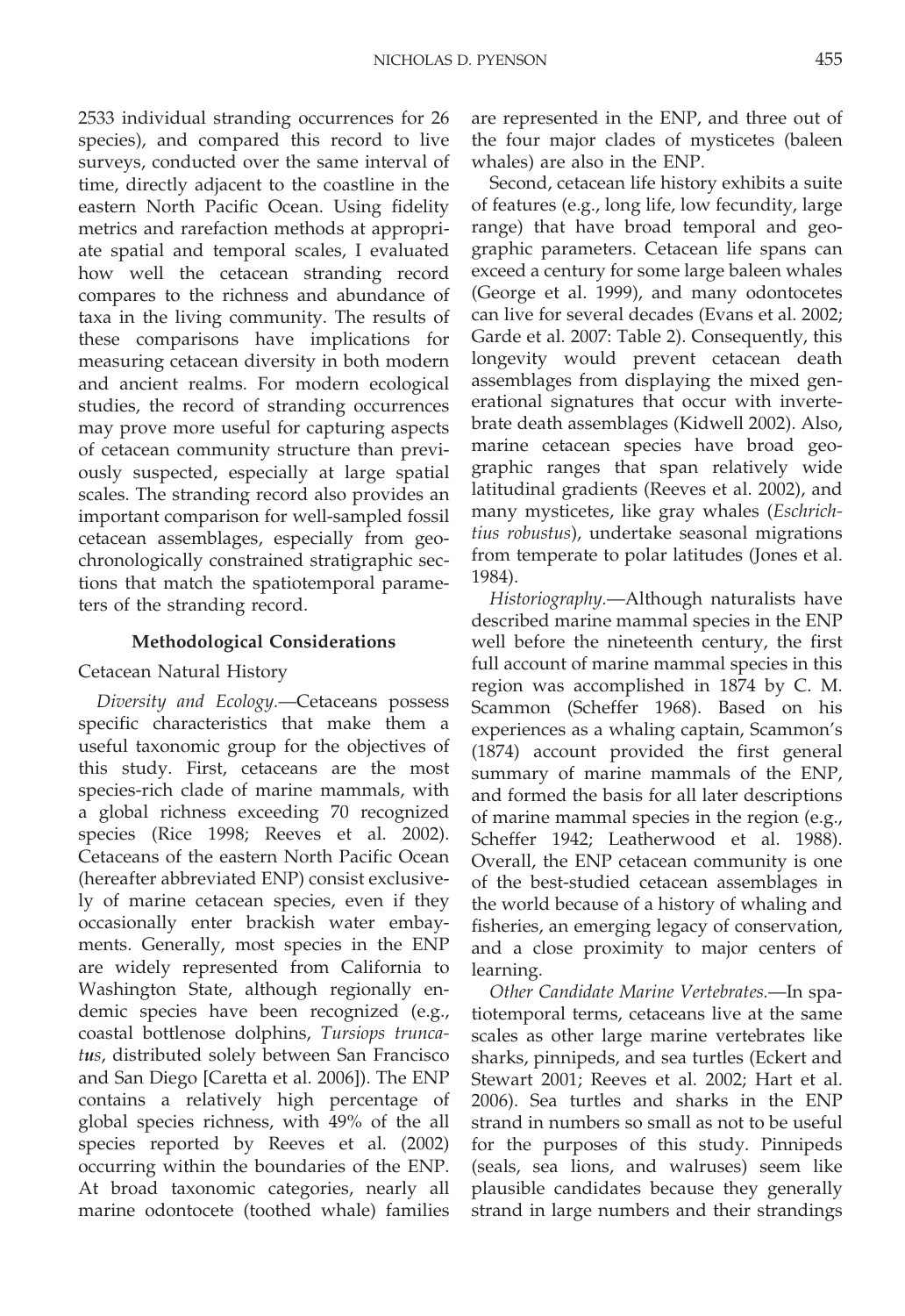

FIGURE 1. A, Orthographic projection of Earth, oriented on the eastern North Pacific Ocean (shaded in gray) with largescale, temperate latitude physical oceanography. Abbreviated current systems follow Francis and Hare (1994): SACS, the Subarctic Current System; ACS, the Alaska Current System; and CCS, the California Current System. B, Mercator projection of the Pacific coastline of North America. Stranding regions abbreviations represent Northwest (NW) and Southwest (SW) regions, following each state's participation in the U.S. Marine Mammal Stranding Network. West Coast (WC) represents the summation of both NW and SW regions. U.S. state abbreviations represent California (CA), Oregon (OR) and Washington State (WA). Dashed line represents the U.S. Economic Exclusion Zone; the distal solid line represents the limits of the study transects conducted by Barlow and Forney (2007). Base maps generated using Online Map Creator, Martin Welnelt, 2008.

occur in the same regions in which cetacean strandings are recorded (Cordaro 1997; Greig et al. 2005). Pinnipeds, however, have important limitations. Because they spend significant portions on their lives on land and are philopatric to their rookeries (Reeves et al. 2002), their geographic distributions are concentrated near select haul-out areas. This patchiness in distribution, at local to regional scales, is compounded by the decimation of many pinniped populations during historical times, which has dramatically reduced and/ or altered their ranges (Moss et al. 2006). Although pinnipeds strand in numerically greater abundances than cetaceans, ENP pinnipeds have a much lower overall species richness along the U.S. Pacific coast, with no more than six pinniped species stranding in the regional stranding networks of the U.S. Pacific coastline (see data from sources in Methods).

## Geographic Parameters of Live Surveys and Strandings Records

The ENP essentially represents the northeastern quadrant of the Pacific Ocean, bounded by the continental coastline of North America from Alaska to Panama (Fig. 1A). Several major oceanographic current systems are included in the broad latitudinal crosssection of the ENP region, and the physical and biological oceanography of the ENP and current systems have been intensively studied for more than 100 years (Benson and Rehbock 2002). Excluding Alaska and Hawaii (see justification in ''Methods''), the U.S. Pacific coastline (i.e., the source of the death assemblage) is most directly affected by the California Current System, which runs from  $50^{\circ}$ N to  $25^\circ$ N, resulting in extensive nutrient upwelling that occurs from the coast of Washington State to southern California (Mann and Lazier 1996). The physical oceanography of the ENP thus provides a unique way to sample the diversity of living cetaceans, in contrast to other possible regions with stranding records that occur at the confluence of two or more current systems (e.g., New Zealand).

The large scale of living cetacean habitats highlights the importance of studying the death assemblage at commensurate scales.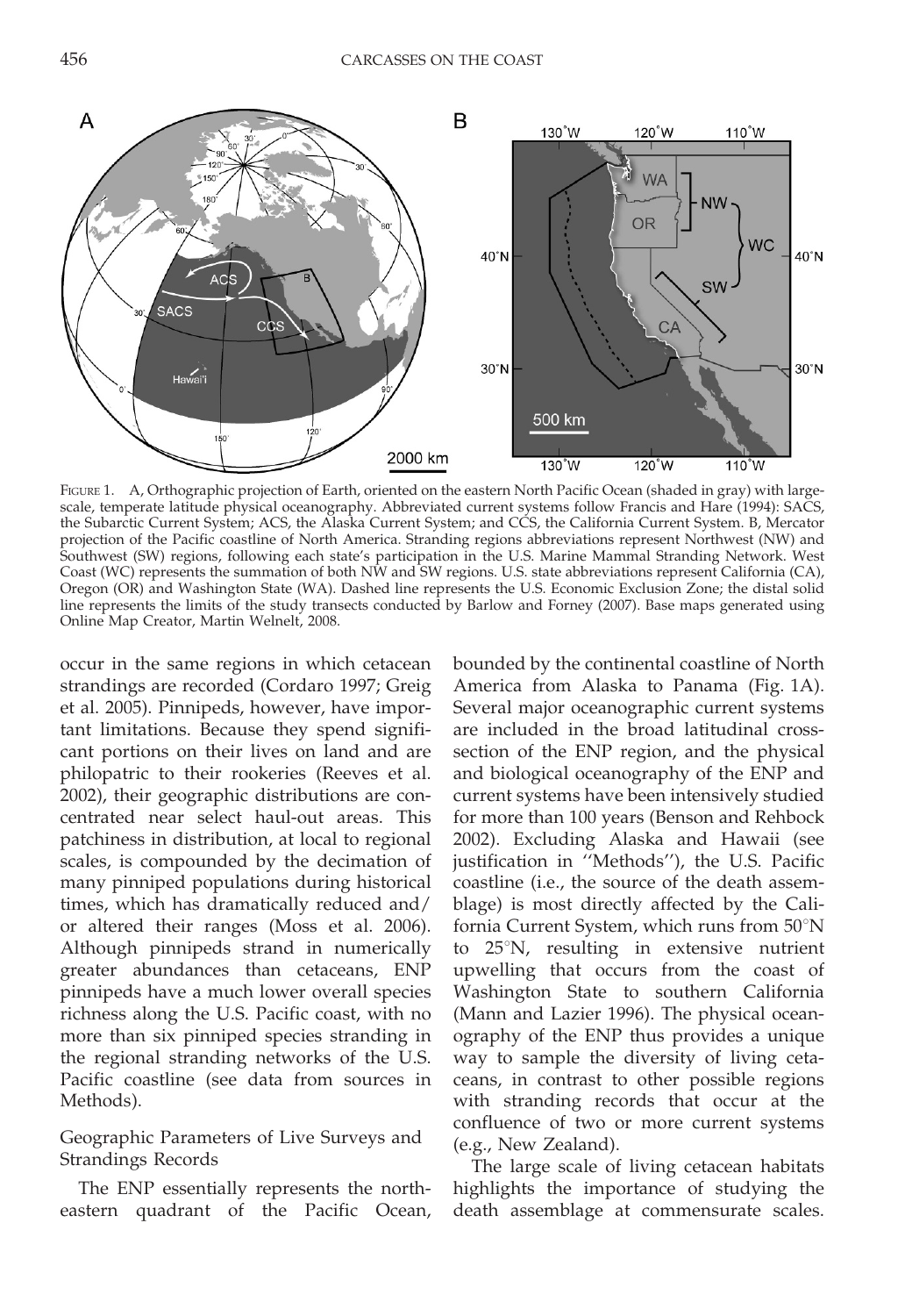For the purposes of this study, the continental U.S. Pacific coastline was used as a proxy for sampling the cetaceans living in the adjacent waters of the ENP. The U.S. Marine Mammal Stranding Network divides the U.S. Pacific coastline into the following regions: Southwest (the entirety of California's coastline); Northwest (Oregon's and Washington State's coastlines); and Alaska, which includes only its own coastline (Fig. 1B). This study will address only the Southwest and Northwest stranding regions, as explained in the ''Methods'' section.

The geomorphology of the U.S. Pacific coastline varies from California to Washington. General coastlines of the SW and NW regions are 1352 km and 729 km long, respectively (NOAA 1975), but tidal coastlines, which are a product of different geological and tectonic histories, differ dramatically. In California, tidal coastline, which includes the San Francisco Bay system, is 5515 km long. The large embayment system in Washington State increases its tidal coastline over 19 times more than its general length (4870 km from 253 km); for Oregon, the tidal coastline length is four times greater (2269 km from 476 km). Unfortunately, the available stranding record data in this study do not provide information about tidal conditions at stranding events, and thus it is not feasible to evaluate this bias of the stranding record any further.

## Temporal Scale of Both the Strandings and Live Surveys

Prior to 1972, there were no U.S. federal laws to guide the collection of marine mammal stranding data along American coastlines (Geraci and St. Aubin 1979). Thus, the record of U.S. Pacific coast strandings before this time likely does not provide a thorough or accurate sample of all strandings that actually occurred. It is worth noting that Norman et al. (2004) demonstrated that the compilation of stranding records from Washington and Oregon, over several decades, provided a legitimate sampling of the adjacent living community (using data from 1930– 2002). Maldini et al. (2005) demonstrated the same for toothed whale strandings in Hawaii,

during 1937–2002. Such compilations, however, are rare and difficult to generate, and mostly lack corresponding live survey data necessary for live-dead comparisons. After 1972, marine mammal strandings were reported using general guidelines, but the spatial coverage of the stranding networks was inconsistent within and between regions (Reynolds and Odell 1991). After 1991, network reporting increased its coverage across the United States, using taxonomic identifications that were widely recognized or sufficient (Heyning 1991; see MacLeod et al. 2005, for a similar rationale). The 1970s also mark the end of commercial, industrial whaling in waters of the ENP, and thus this aspect of human impact on the cetacean community may be constrained, although the effects of whaling on some ENP cetacean species remain apparent on levels of abundance, especially for some species of large baleen whales (Clapham et al. 1999; Reeves and Smith 2006).

### Biases in the Stranding Record

Annual data reported by the U.S. marine mammal stranding networks provide, at face value, a consistent census of the occurrence of cetaceans along U.S. coastlines; whether such occurrence provides faithful data for understanding the diversity and abundance of cetaceans living near these coastlines is the focus of this study. Stranding occurrences themselves, however, have hidden biases and factors that are broadly related to aspects of cetacean natural history, human impacts, and stranding reporting.

Types of Strandings.—Cetacean strandings consist of different combinations of species and number of individuals, depending on the stranding event. For example, a single stranding event may consist of a single individual from one species, a mother-calf pair, a mass stranding of a single species, or a mass stranding of multiple species (Simmonds 1997; Hohn et al. 2006). Mass strandings are rare for mysticetes (Sergeant 1982: p. 27; Hohn et al. 2006) but they are more common among odontocetes, whose high degree of sociality may play a large role (Sergeant 1982). Large-scale oceanographic events may also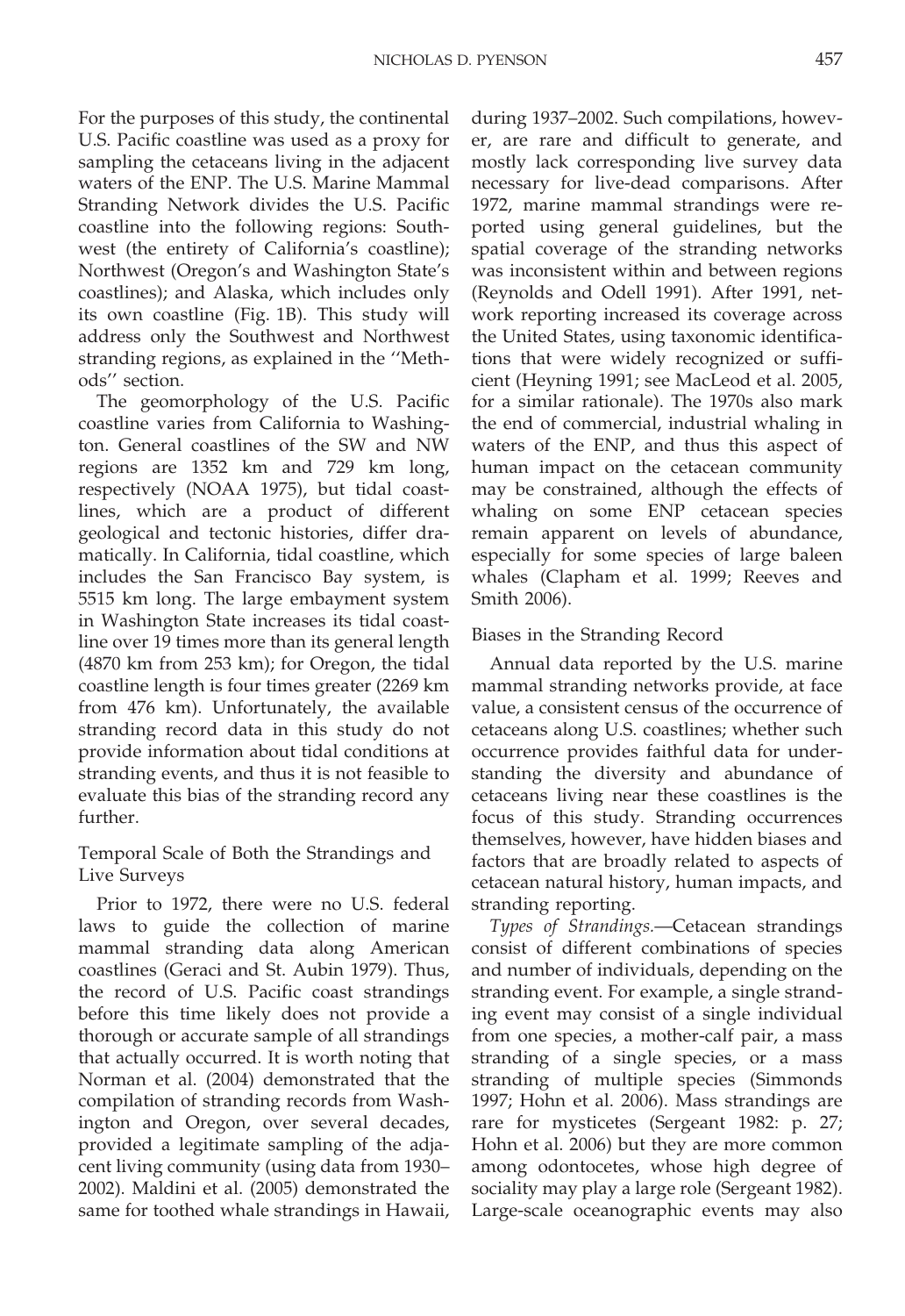play a role (Evans et al. 2005), although the effect of such changes in the ENP during the interval of time considered in this study will be addressed in a subsequent study.

Human-Related Strandings.—Human impacts on cetaceans arise from interactions with fisheries and the shipping industry. Specifically, smaller cetaceans species may become entangled in fishing gear, and larger species, like balaenopterids, are often victims of ship strikes (Douglas et al. 2008). These events may create an artificially high number of stranding events near fishing grounds or along shipping lanes, which concentrate near human population centers. Environmental catastrophes, like massive oil spills or toxic algal blooms, may also increase the likelihood of stranded cetaceans. In the ENP, Carretta et al. (2006: p. 297) noted that from 1998 to 2002 the proportion of human-related strandings was 0.07% for pinnipeds and 10% for cetaceans (Carretta et al. 2006). Carretta et al. (2005: Table 2) also reported that specific human-related mortalities caused by fisheries primarily affected a select few species. For the ENP, Carretta et al. (2005) indicated that gillnets seem to affect only common dolphins (Delphinus spp.) and northern right whale dolphins (Lissodelphis borealis), both of which are highly abundant. Given the limitations of the available strandings data (see ''Methods''), the data in this study could not be vetted for human-related impacts.

Reporting Biases.—Biases in reporting may affect the accuracy of the stranding record. For example, an individual may strand multiple times during its lifetime (assuming successfully refloating by timely rescuers), which would register multiple counts of the same species in the stranding record. Generally, live strandings are rare, and individuals stand a small chance of survival without significant human intervention (Geraci and Lounsbury 2005). Although a stranded cetacean may be a striking and unusual feature along the coastline, the chances of its occurrence being observed and reported are related to the accessibility of the shoreline to observers (Evans 1976).

Observer Population Size.—Human population density, in a given region, provides a substantial pool of potential observers to record marine mammal strandings along the coastline. Population changes, and attendant changes in observer intensity and coverage, may thus affect the number of strandings reported, as MacLeod et al. (2005: p. 478) asserted for the Scottish coast. Increases in human population density can also improve stranding reporting, as indicated by CeTAP (1982) and Sergeant (1982) for coastal surveys along the North Atlantic Ocean.

In this study, observer intensity was ostensibly related to the rate of population growth along the U.S. Pacific Coast during the time interval of the available live-dead data. The population concentration in counties along the U.S. Pacific coastline is high relative to other coastlines with similar upwelling regions (e.g., the west coasts of Africa and South America). Between the turn of the century and the 1970s, the U.S. population increased dramatically, and it is possible that this growth correlates with increased the number of reported strandings over this period. Such biasing factors will be more thoroughly considered in subsequent work.

## Methods

## Data Sources

Death Assemblage.—This study used cetacean stranding data recorded by the U.S. Department of Commerce marine mammal stranding network, which is archived and published in the annual Marine Mammal Assessment volumes issued by the Department of Commerce to the U.S. Congress. The U.S. marine mammal stranding network is divided into different regions, with landlocked states roughly designated by proximity to a coastal state. Along the coastline of the ENP, there are four regions: the Southwest region (SW), whose coastline is composed entirely of California; the Northwest region (NW), whose coastline includes Oregon and Washington State; Alaska; and Hawaii. Although data from all regions of the marine mammal stranding network are published annually for the National Oceanic and Atmospheric Administration (NOAA) Fisheries in the Marine Mammal Protection Act Annual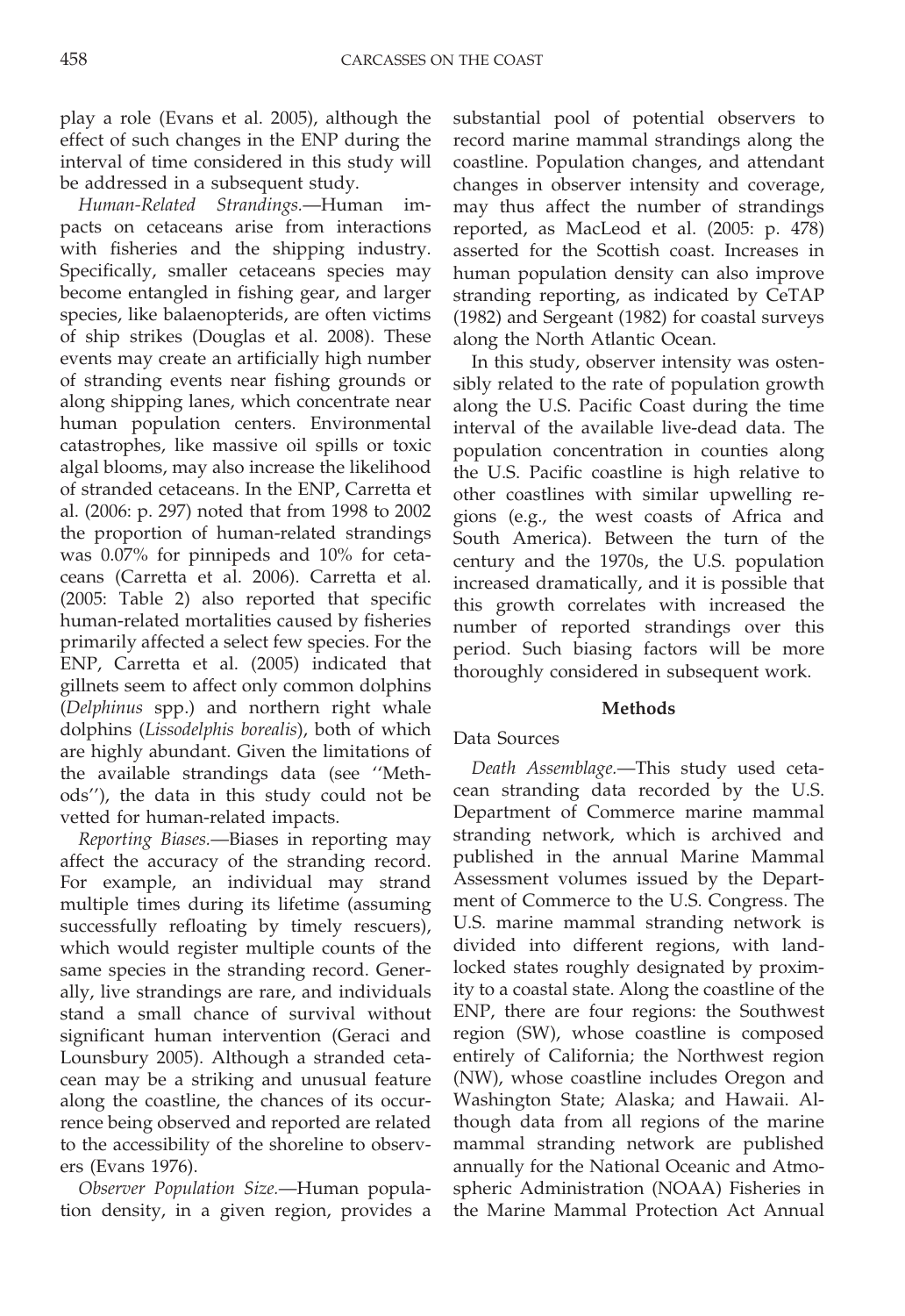TABLE 1. List of cetacean taxa in this study, with both taxonomic and common names (Rice 1998, with modifications following Reeves et al. 2002). Other compilations (e.g., Leatherwood et al. 1988) list more species in the ENP; the list of taxa presented here pertains only to those cetaceans sampled in the living or death assemblage over the time period included in this study (1990–2005). Explanation of symbols:  $\dagger$ , dead only in SW region; §, dead only in NW region;  $\diamond$ , living only in SW region; \*, not alive in any region; {, found dead as a species, but only diagnosable alive at generic level. Note that total number of taxa listed here (27) differs from subtotals of dead and living taxa in the ENP.

| Clade      | Family          | Genus            | Species       | <b>Status</b> | Common name                       |
|------------|-----------------|------------------|---------------|---------------|-----------------------------------|
| Mysticeti  | Balaenidae      | Eubalaena        | japonica      | $+*$          | Right whale                       |
|            | Balaenopteridae | Balaeonptera     | musculus      | t             | Blue whale                        |
|            |                 | Balaeonptera     | physalus      |               | Fin whale                         |
|            |                 | Balaeonptera     | borealis      | ş             | Sei whale                         |
|            |                 | Balaeonptera     | edeni         | ♦             | Bryde's whale                     |
|            |                 | Balaeonptera     | acutorostrata |               | Minke whale                       |
|            |                 | Megaptera        | novaeangliae  |               | Humpback whale                    |
|            | Eschrichtiidae  | Eschrichtius     | robustus      |               | Gray whale                        |
| Odontoceti | Delphinidae     | Delphinus        | delphis       | Ť             | Common dolphin                    |
|            |                 | Globicephala     | macrorhynchus | ♦             | Short-finned pilot whale          |
|            |                 | <i>Grampus</i>   | griseus       |               | Risso's dolphin                   |
|            |                 | Lagenorhynchus   | obliquidens   |               | Pacific white-sided dolphin       |
|            |                 | Lissodelphis     | borealis      |               | North right whale dolphin         |
|            |                 | Orcinus          | orca          |               | Killer whale                      |
|            |                 | <b>Stenella</b>  | coeruleoalba  |               | Striped dolphin                   |
|            |                 | <b>Steno</b>     | bredanensis   |               | Rough-toothed dolphin             |
|            |                 | Tursiops         | truncatus     | ◇             | Bottlenose dolphin                |
|            | Kogiidae        | Kogia            | breviceps     | $\ddagger$    | Pygmy sperm whale                 |
|            |                 | Kogia            | simus         | Ĥ             | Dwarf sperm whale                 |
|            | Phocoenidae     | Phocoena         | phocoena      |               | Harbor porpoise                   |
|            |                 | Phocoenoides     | dalli         |               | Dall's porpoise                   |
|            | Physeteridae    | Physeter         | macrocephalus |               | Sperm whale                       |
|            | Ziphiidae       | <b>Berardius</b> | bairdii       |               | Baird's beaked whale              |
|            |                 | Mesoplodon       | stejnegeri    | ţ             | Stejneger's beaked whale          |
|            |                 | Mesoplodon       | carlhubbsi    |               | Hubbs' beaked whale               |
|            |                 | Mesoplodon       | peruvianus    | 柱柱            | Pygmy or Peruvian beaked<br>whale |
|            |                 | Ziphius          | cavirostris   | ♦             | Cuvier's beaked whale             |

Report Archive (available at http://www.nmfs. noaa.gov/pr/laws/mmpa/annual.htm), the regional data may be subsequently revised and corrected (J. Cordaro personal communication 2008).

Data archived from the U.S. marine mammal stranding network for the regions in this study consisted primarily of reported strandings with taxonomic identifications at the highest possible resolution. In most cases, taxonomic identifications were made at the species level, but some categories included generic or supra-familial level identifications. The raw data, as downloaded from NOAA websites, consisted of a list of mixed taxonomic ranks, which reflects the difficulty in diagnosing stranded specimens in the field. For the analyses presented in this study, these raw data were compiled into uniform rank sets of species-, genus-, and family-level data, which included only identifications relevant to the respective taxonomic rank.

(The modification procedures to the raw data are reported in Appendix 1). With the exception of Balaenoptera, Kogia, and Mesoplodon, stranded species belong to genera that are monotypic in the ENP. Family-level groupings are also monophyletic groupings (May-Collado and Agnarsson 2006) (see Table 1 for scientific and common names).

Individual stranding occurrence data, per taxonomic category, were treated as individual events, i.e., one individual per occurrence. In reality, individual occurrences reported to the stranding network may consist of multiple individuals; the raw NOAA data sets online provide no information about this possibility. Also, this study assumed that stranding individuals were necessarily dead, and that the individual was not refloated by human intervention or by tides. Lastly, this study made no assumption with respect to the cause of individual cetacean strandings. In reality, strandings may include natural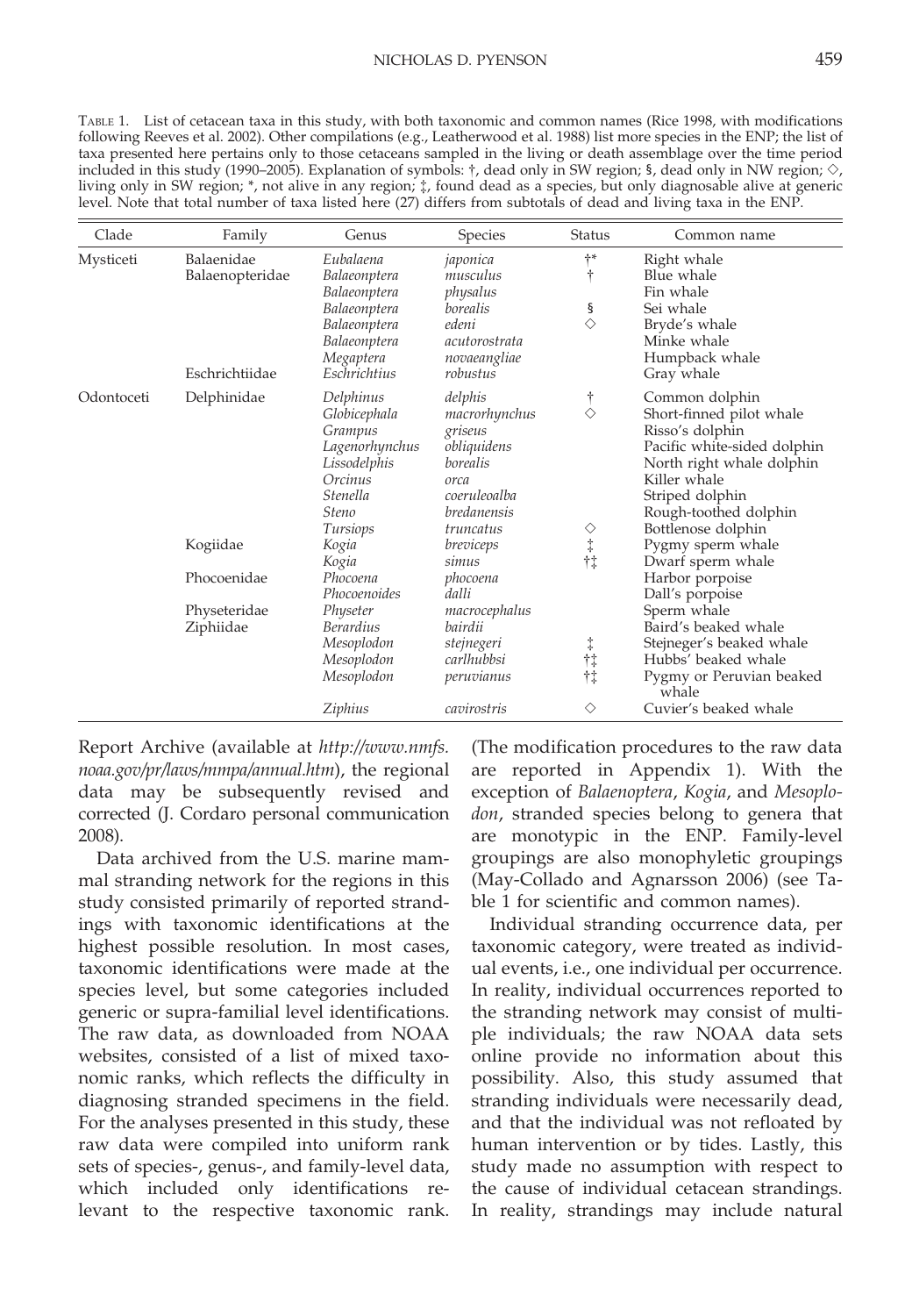460 CARCASSES ON THE COAST

mortalities and human-related strandings. Many odontocetes, and especially beaked whales (Ziphiidae), seem highly vulnerable to ocean noise and military sonar (Cox et al. 2006; Parsons et al. 2008). Large mysticetes, like blue whales (Balaenoptera musculus), seem susceptible to mortality from ship strikes (Douglas et al. 2008).

Of the available stranding network regions along the whole U.S. Pacific coast, only the NW and SW regions were selected for this study. Both of these coastlines have consistent reporting on an annual basis. In contrast, the Alaska region has a much smaller population (and thus a much smaller pool of potential observers), and year-to-year observer consistency is lacking. Both the NW and SW regions have relatively accessible coastlines, whereas the Alaska coastline south of  $59^{\circ}$ N is inaccessible by foot (Martin 2004). Notably, the living cetacean community in Alaska is highly endemic, consisting of Holarctic species like belugas (Delphinapterus leucas) and bowhead whales (Balaena mysticetus), which rarely range into temperate waters. Lastly, the comparison of Alaska with the NW and SW regions may not be legitimate because the regions are driven by different current systems. The stranding network of Hawaii was also excluded from this study because of its restricted geographic sampling in comparison with NW and SW regions (Maldini et al. 2005). Because this study aimed to analyze stranding data at the scale of continental coastlines, both the individual NW and SW regions were pooled into a larger data set of the California-Oregon-Washington or West Coast coastline, termed hereafter WC (Fig. 1B).

Stranding data for this study were collected during 1990–2004 for the NW region and during 1990–2005 for the SW region. For uniformity, WC data thus covered 1990– 2004. The NW region data were collected as a composite from two different tabulations, and the SW region data were collected from the SW regional NOAA (see Appendix 1 for details). Pre-1990 stranding data were inconsistently collected by SW and NW regions, and thus were not used in this study. Notably, by including post-1990 data, the resultant data set included the most recently described cetacean species in the ENP, the pygmy beaked whale (Mesoplodon peruvianus) (Reyes et al. 1991). In sum, this study considered the death assemblage at three different taxonomic levels (species, genera, and families) across three different geographic scales (NW, SW, and WC regions).

Living Community.—Because of the intense interest in the natural history of ENP cetaceans for fisheries research, live relative abundance data exist for the same regions that have death assemblage data sets (i.e., stranding records). Cetacean live abundance data have been traditionally measured by using line-transect methods (Buckland et al. 2001), which use an array of visual and acoustic tools (Evans and Hammond 2004). Such methods have been used consistently by NOAA's Southwest Fisheries Science Center for estimating marine mammal abundance in the California Current System since the 1990s (Appler et al. 2004). The first comprehensive survey of living marine mammals within an approximately 500 km envelope of U.S. Pacific coastline was conducted by researchers in 1996, and the culmination of several, successive efforts since that time were recently reported in Barlow and Forney (2007). Specifically, Barlow and Forney (2007) conducted a series of linetransect surveys at different times during 1990–2005, generating a set of cetacean live abundance data unrivalled for any other large geographic region of the world in its consistency and scope. The authors surveyed the ENP with detailed line-transects in 1991, 1995, 1996, 2001 and 2005, ranging a total of 15 years. Lacking individual year samples like those of the stranding record, I compared the cumulative abundance data over the entire survey period (1991–2005) with cumulative stranding record data, which were collected over the same time range, though shifted by one year (1990–2004).

The taxonomic coverage in Barlow and Forney's (2007) surveys was not entirely complete, and they noted that their data sets lacked live abundance data for three primarily coastal cetacean species: gray whales, harbor porpoises (Phocoena phocoena), and the coastal stock of bottlenose dolphins. The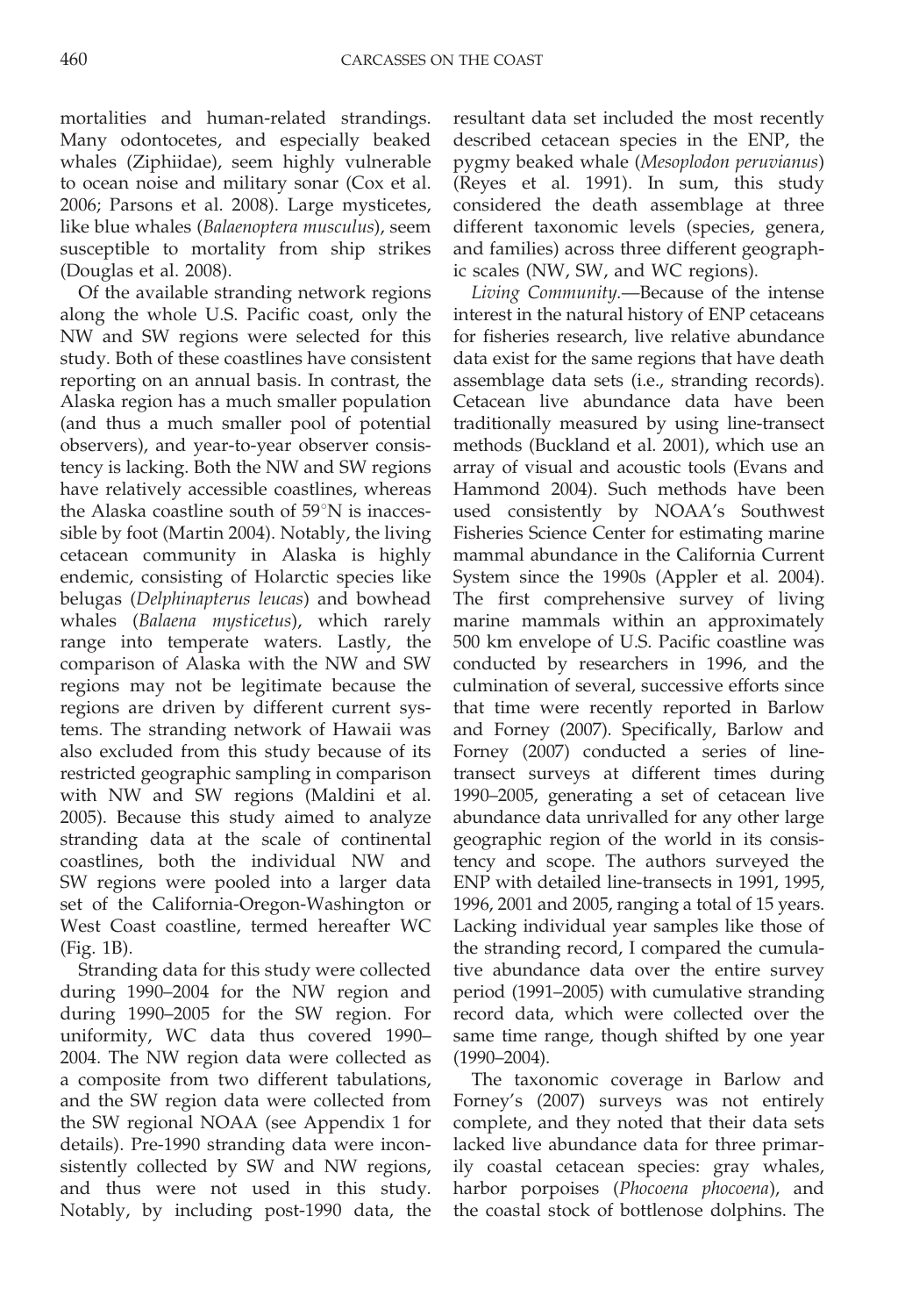supplemental live abundance data for each of these species were collected from additional references listed in Appendix 2. Also, I modified the taxonomic categories of the live survey data set to develop a hierarchy parallel with the death assemblage data set. Modifications to the ranks and subsequent data sets follow protocols listed in Appendix 3.

Lastly, it is important to note that the live survey data were collected using different types of methods. Although data from all methods were treated equivalently in this study, the sum total of cetacean live data was collected through a combination of ship-, aerial-, and land-based surveys (Barlow and Forney 2007). With each collection method, ocean conditions may reduce visibility and thus surveying effectiveness, but it is difficult to control for such biases or to assess them in a rigorous and consistent manner.

#### Analysis

#### Fidelity

Paleobiologists and taphonomists interested in comparing the differences in diversity between dead and living assemblages have developed a series of comparative measurements that have been termed fidelity metrics (Kidwell and Bosence 1991; Kidwell and Flessa 1996; and references therein). Fidelity metrics use the differences in species occurrence, richness, and abundance to quantify how well living assemblages mirror dead ones, and vice versa, and are used to measure in particular composition fidelity, richness fidelity, and relative abundance fidelity (Kidwell and Bosence 1991).

Compositional Fidelity.—This group of fidelity metrics describes the overall assemblagewide similarities between dead and living assemblages. Specifically, this metric involves three different comparative calculations: the percentage of taxa found in the living assemblage that are also found in the death assemblage (live-dead); the percentage of taxa found in the death assemblage that are also found in the living assemblage (dead-live); and the percentage of individuals of the taxa in the death assemblage that are also found in

the living assemblage (an abundance-based dead-live measure).

The live-dead metric (LD) follows an equation described by Kidwell and Bosence (1991). In this expression,  $N_1$  equals the number of exclusively live taxa, and  $N_s$  equals the number of taxa shared among the living and death assemblages. For the percentage of living taxa that are also represented in the death assemblage, the equation is

$$
LD = \frac{N_s \times 100}{(N_l + N_s)}.\tag{1}
$$

The dead-live metric (DL) expresses the number of dead taxa that are also represented in the living assemblage. In this calculation,  $N_d$  equals the number of exclusively dead taxa, and follows the equation described by Kidwell and Bosence (1991), using the same values from the previous equation:

$$
DL = \frac{N_s \times 100}{(N_d + N_s)}.\tag{2}
$$

Lastly, Kidwell and Bosence (1991) provided an equation to describe an abundance-corrected version of equation (2) that accounts for the number of individuals of the dead taxa that also represented in the living assemblage  $(DL_a)$ . This equation has been clarified from its original articulation (Kidwell and Bosence 1991: p. 138) to indicate that the denominator includes the dead abundance of both  $N_d$  and  $N<sub>s</sub>$ . Here, the number of dead individuals of each value is abbreviated by " $# d. i.'$ :

$$
DL_a = \frac{\# \text{ d. i. } N_s \times 100}{(\# \text{ d. i. } N_d + \# \text{ d. i. } N_s)}.
$$
 (3)

The resultant values from these three equations are reported in a comparative fashion, across geographic regions and taxonomic ranks.

Taxonomic Richness.—Though live-dead studies generally focus on species or generic richness, I broadened the taxonomic categories used in this study to those that are available in both the stranding record and living assemblage data (e.g., species, genera, and families). Richness, in this study, referred to the simple, raw count of taxa within a given taxonomic category and region. For the death assemblage, cumulative richness values were collected from the accumulated strandings record along the ENP during 1990–2004 (no new taxa were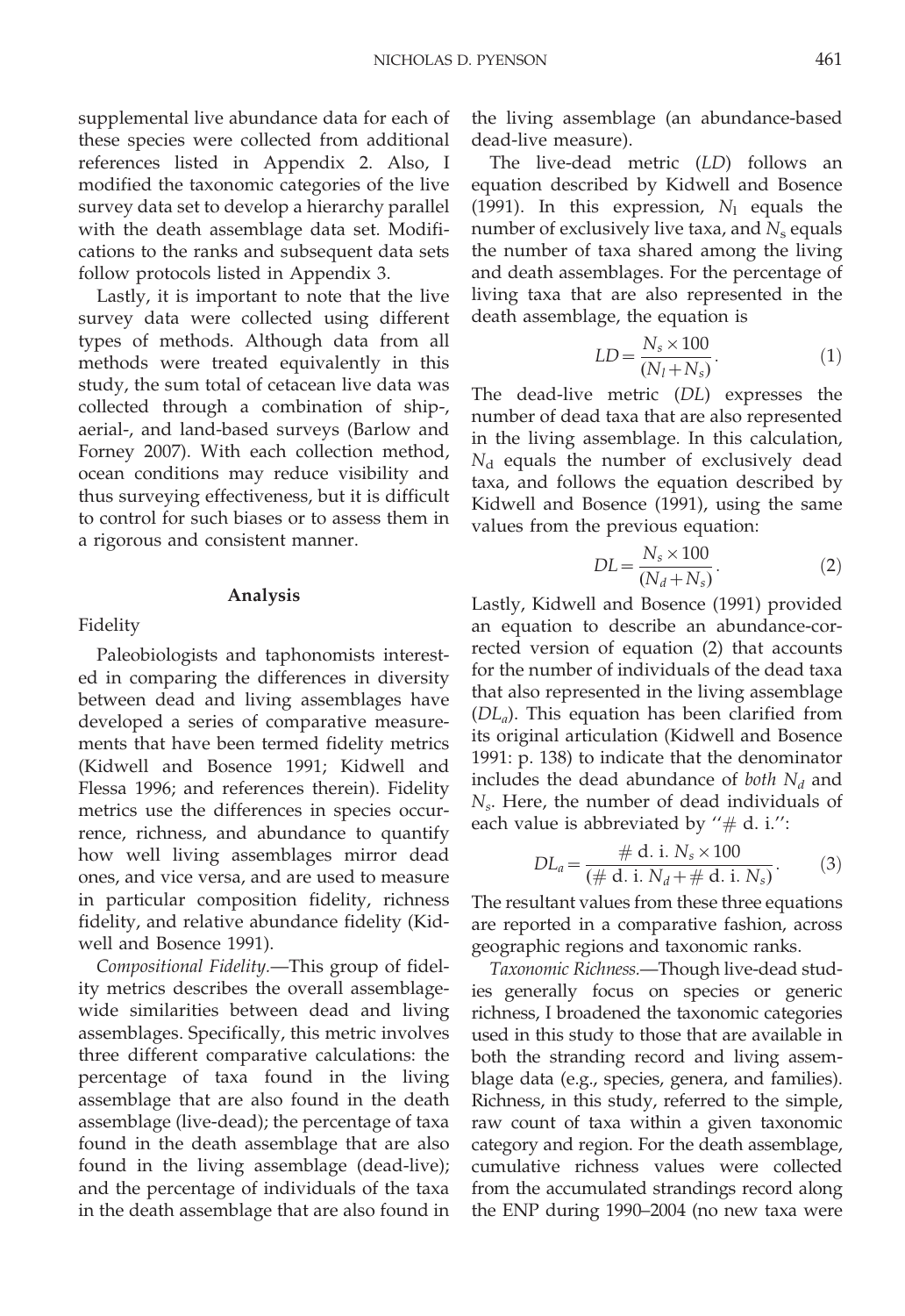recorded in the SW region 2005 stranding data). For the living community, richness values derived from Barlow and Forney's (2007) compilation from 1991–2005, in addition to the three coastal species that lacked abundance their data set (see Appendix 2). Comparisons between the death and living assemblages were expressed as simple ratios, following Lockwood and Chastant (2006). Given the difficulties in assembling the living data set, rarefaction analyses of abundance data from the living community would not be appropriate or meaningful; rarefaction of the time-series strandings data are discussed below.

Abundance Fidelity.—To compare the relative abundances of taxa in the living and death assemblage, raw abundance data were tabulated for all taxonomic categories in each region, for both the living and death assemblages. Given the stark differences in the magnitude of absolute living abundance data  $(10^{\circ}-10^{\circ}$  individuals, within a region), these values were interpreted as proportional percentages of the total abundance. Dead abundance values were also reported as proportions. Proportional abundances were calculated by taking the percentage of each taxon's occurrence, by region. Discrepancies in survey consistency limited live-dead abundance comparisons to the total year range of both living and death assemblage data, rather than year-by-year comparisons. Raw abundance values were also ranked, starting with a value of 1 for the most abundant taxon, providing rank-order abundances. Raw, ranked and proportional abundances are standard values that have been widely used in paleobiological analyses of diversity (e.g., Kidwell 2001, 2007; Alin and Cohen 2004; Lockwood and Chastant 2006).

This study made the explicit assumption that death assemblage abundances (i.e., individual stranding occurrences) were equivalent to individual values from cumulative live survey abundances. These live survey abundances specifically included estimated abundance, N, in Barlow and Forney (2007) and minimum population estimate,  $N_{\text{min}}$  in Caretta et al. (2006). In theory, such equivalency between living and dead values is valid, but

in reality the N values from live surveys were not true measurements of actual, living abundance. Instead, N is a calculation derived from a series of other variables (Barlow and Forney 2007). Nonetheless, for the purposes of this study, N provided a reasonably good assessment of relative cetacean abundance in the ENP. Moreover, there exists no other variable that is equally comprehensive (taxonomically, geographically, and temporally).

### Taxonomic Collection Curves for Strandings

To measure and compare the accumulation of different cetacean taxa at different geographic scales along the U.S. Pacific coast, I used EstimateS (Colwell 2006) to generate collection curves from the stranding data. EstimateS is sample-based form of rarefaction that generates collector's or accumulation curves based on iterative resampling of separate collections of richness data (or, in this study, stranding occurrences). EstimateS resamples the original data set with Monte Carlo resampling, which randomly accumulates reiterations of the original data set, thereby computing a sample-based accumulation curve (generally described as a species accumulation curve). Sample-based rarefaction is more appropriate for the timeseries stranding data in this study than are standard individual rarefaction analyses (e.g., analytical rarefaction) that sample from a single pool of data without replacement (Colwell and Coddington 1994; Gotelli and Colwell 2001). In general, species accumulation curves measure alpha diversity directly, but such absolute sampling produces jagged curves because occurrence data are naturally patchy. By resampling with replacement, EstimateS smoothes collection curves and provides confidence intervals for comparison with other collection curves. In this manner, EstimateS also provides an assessment of beta diversity (i.e., richness between samples) that could not be achieved with standard rarefaction analyses alone (Colwell et al. 2004).

The input data file for EstimateS contained cetacean stranding occurrences for a given stranding network region (NW, SW, or WC) that were grouped by year and sorted by taxonomic level. Although the NW and SW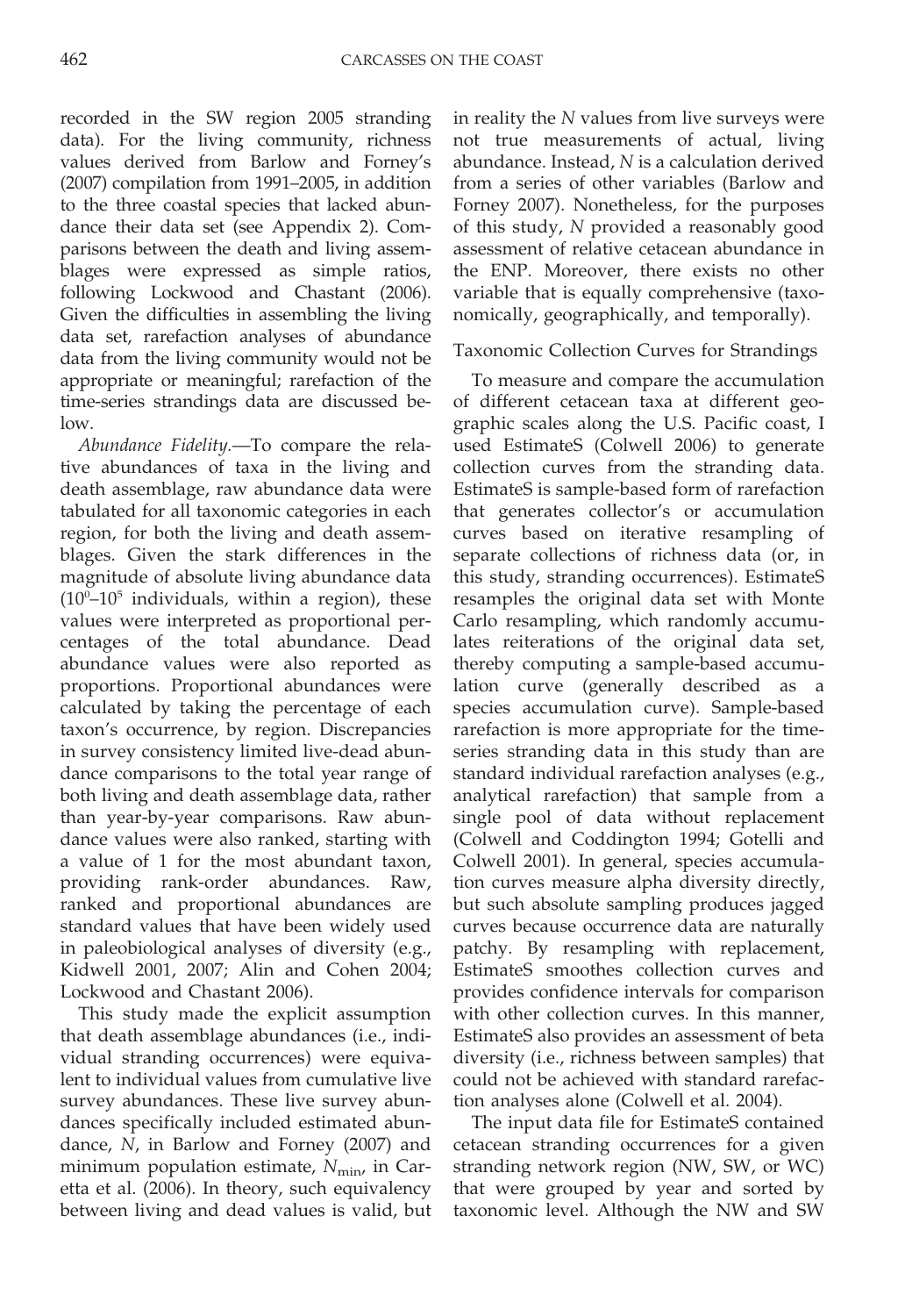

FIGURE 2. Compositional fidelity metrics, following those of Kidwell and Bosence (1991), comparing living and death assemblages in the ENP. A, Live-dead results (LD). B, Dead-live results (DL). C, Abundance-corrected deadlive results (DLa). Light gray denotes NW, dark gray denotes SW, and black denotes WC regions.

regions share many cetacean species, some cetacean species are unique to each region over the time-series (Table 1). The WC data set combined data from both NW and SW regions by including taxa unique to either region and also summing shared occurrences. In EstimateS, I selected nominal parameters, including 50 randomization runs, a strong hash encryption for the random number generator, and randomization without replacement. EstimateS produces an  $S_{obs}$  value as an estimation of taxonomic richness, along with 95% confidence bounds around this value. For this study, significance between different accumulation curves occurred when both curves moved outside of the other's confidence limits, as they reached their maximal values. This visual distinction approximates a two-sample t-test on the rarified richness values because it incorporates information about the variance from both samples (Davis and Pyenson 2007).

#### Results

#### Compositional Fidelity

Three sets of fidelity metrics (Kidwell and Bosence 1991) were applied to the total set of stranding and live-survey data, producing the following groups of results: dead-live comparisons; live-dead comparisons; and abundance-corrected live-dead comparisons.

Live-Dead.—Live-dead comparisons specifically determined the percentage of taxa from the living assemblage that were also found in the death assemblage (Fig. 2A). Across all taxonomic ranks, the WC region showed the highest fidelity (i.e., live-dead percentage), followed by SW and NW regions, in decreasing order. Compositional fidelity increased successively with each higher taxonomic group, ranging from 87.5–95% for specieslevel comparisons, to 93–100% for genera, and culminating in 100% values for families. These results indicate that nearly all living taxa were represented in the death assemblage. In fact, live-dead fidelity was absolutely perfect, with all living taxa in the death assemblage, when both (a) generic and familial taxonomic levels were considered and (b) coastline lengths were greater than the SW region (approximately 1300 km of general coastline; Fig. 2A).

Dead-Live.—Dead-live comparisons asked the precise inverse of live-dead comparisons: What percentage of taxa from the death assemblage were also found in the living assemblage (Fig. 2B)? Dead-live values were lowest for species (70–73%), and the ranges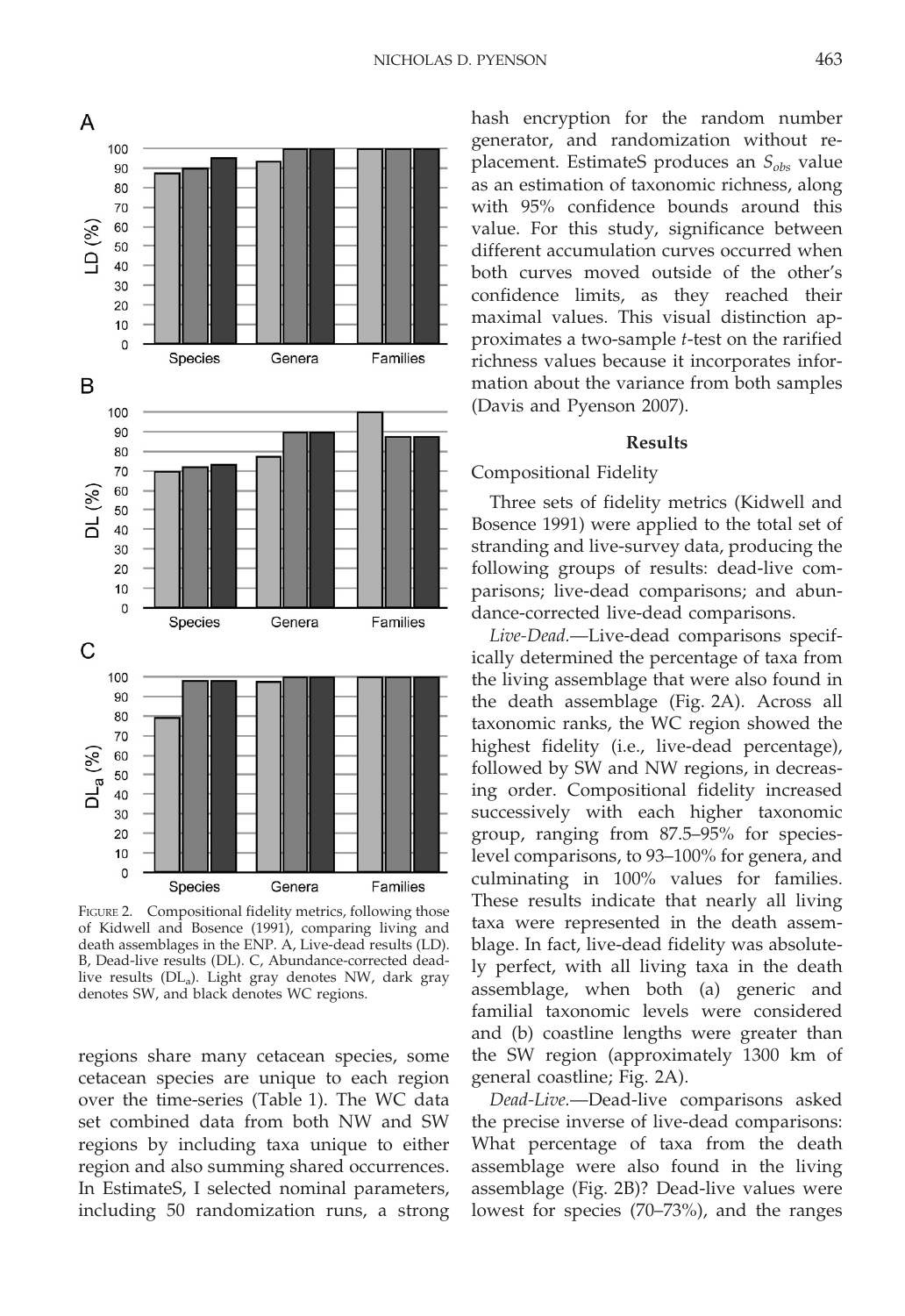for genera and families overlapped one another (77–90% for genus and 87.5–100% for family levels). Dead-live values increased for larger geographic regions at both species and genus levels. At the family level, the NW region had 100% dead-live values, although SW and WC regions had lower values, and these family-level data were lower than the genus level (87.5% versus 90%) for both SW and WC regions. The depressed dead-live fidelity values for the latter two regions can be directly attributed to the influence of the North Pacific right whale (Eubalaena japonica) data, as explained further below.

Abundance-Corrected Dead-Live.—Kidwell and Bosence's (1991) abundance-corrected metric (see eq. 3 above) is shown in Figure 2C. Across all taxonomic levels, the abundance-corrected dead-live comparisons showed that  $>79\%$  of dead individuals were from taxa also represented in the living assemblage. Except for species levels in the NW, all other abundance-corrected values for dead-live values for species, genera, and families exceeded 97%, but none actually reached 100%.

The sole taxon present in the death assemblage of the SW and WC regions that was not represented in the living assemblage was the North Pacific right whale, which is the sole representative of its family, Balaenidae, in the ENP. A brief, but intense interval of nineteenth-century whaling in the North Pacific Ocean decimated populations of North Pacific right whales. Evidence for illegal hunting of this species by Soviet whaling fleets, following a 1935 moratorium, suggests that Soviet hunting may have irreversibly damaged the long-term status of this species (Brownell et al. 2001). Most strikingly, no North Pacific right whale calves have been observed in the ENP within the last century (Clapham et al. 1999; see Appendix 4), and sightings of adults are extremely unusual (Gendron et al. 1999; Waite et al. 2003). The single occurrence of Eubalaena in the death assemblage, out of .2000 individual strandings, explains two unusual aspects of the dead-live comparisons (Fig. 2B,C): its occurrence in the SW region prevented dead-live values in both SW and WC from reaching 100%, and it prevented the

TABLE 2. Live and dead taxonomic richness, grouped by geographic region and taxonomic category. Dead:live ratio provides a relationship between the number of dead and live taxa.

| Taxa     | Region | Dead | Live | Dead:Live |
|----------|--------|------|------|-----------|
| Species  | WС     | 26   | 20   | 1.30      |
|          | SW     | 25   | 20   | 1.25      |
|          | NW     | 20   | 16   | 1.25      |
| Genera   | WС     | 20   | 18   | 1.11      |
|          | SW     | 20   | 18   | 1.11      |
|          | NW     | 18   | 15   | 1.20      |
| Families | WС     | 8    | 7    | 1.14      |
|          | SW     |      |      | 1.14      |
|          | NW     |      |      | 1.00      |

abundance-corrected dead-live values from reaching 100%.

### Taxonomic Richness

Comparisons between the raw number of dead and living taxa in each assemblage (Table 2) revealed that the stranding death assemblage was richer than the living community. With one exception, dead:live ratios increased with both larger geographic regions and more resolved taxonomic groups, demonstrating that coastline lengths greater than the NW region (approximately 700 km) had death assemblages that better represented the living community than live surveys, even at broad taxonomic scales. The highest dead:live ratio in this series of comparisons occurred in the WC region for species-level data (1.3); the lowest ratio occurred in the NW region (1.0) for family-level data, where the number of dead families was exactly equal to those found alive.

### Abundance Fidelity

The last set of fidelity metrics addressed the correspondence between the death and living assemblages in terms of relative abundance (both proportional and rank-order), based on raw abundance data from live surveys and stranding occurrences.

Ranked Proportional Abundance.—For ranked abundance distributions, only the NW region had more dead taxa than living ones (Table 3). Even though most of the death assemblages were richer than their living counterparts (Table 2), larger geographic regions (SW and WC) had just as many taxa in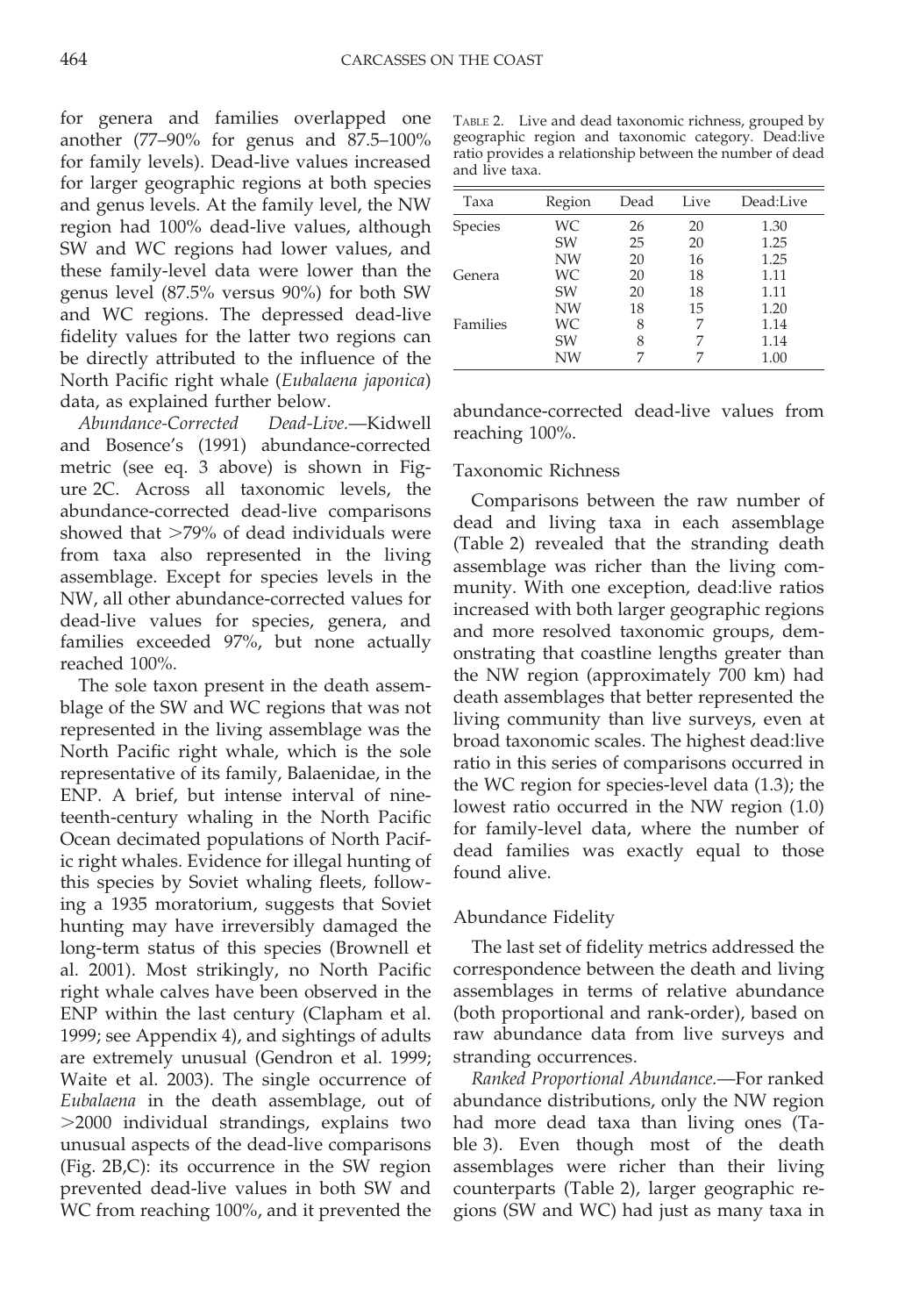TABLE 3. Rank-order abundances for live surveys (live) and stranding record (dead) of cetacean species in the ENP. These rank-order abundances were identical for both species and genus levels because all of the most dominant species belong to monotypic genera in the ENP; see text for further details. The number of taxa falling below the threshold of 5% is indicated by n in each list.

|      | NW Abundance (%)                                                                                                                    |                                                  | SW Abundance (%)                                                                                  |                                           | WC Abundance (%)                                                                                                        |                                                  |
|------|-------------------------------------------------------------------------------------------------------------------------------------|--------------------------------------------------|---------------------------------------------------------------------------------------------------|-------------------------------------------|-------------------------------------------------------------------------------------------------------------------------|--------------------------------------------------|
| Live | Phocoenoides dalli<br>Phocoena phocoena<br>Eschrichtius robustus<br>Lagenorhynchus obliquidens<br>Lissodelphis borealis<br>$n = 10$ | 40.07<br>31.09<br>7.37<br>6.55<br>5.11<br>< 5.00 | Delphinus delphis<br>Phocoenoides dalli<br>$n = 16$                                               | 75.18<br>7.42<br>< 5.00                   | Delphinus delphis<br>Phocoenoides dalli<br>Phocoena phocoena<br>$n = 15$                                                | 61.13<br>13.84<br>8.54<br>< 5.00                 |
| Dead | Phocoena phocoena<br>Eschrichtius robustus<br>Phocoenoides dalli<br>$n = 15$                                                        | 40.22<br>25.49<br>17.58<br>< 5.00                | Delphinus delphis<br>Phocoena phocoena<br>Eschrichtius robustus<br>Tursiops truncatus<br>$n = 16$ | 38.39<br>19.05<br>16.07<br>7.05<br>< 5.00 | Delphinus delphis<br>Phocoena phocoena<br>Eschrichtius robustus<br>Tursiops truncatus<br>Phocoenoides dalli<br>$n = 15$ | 30.23<br>22.62<br>18.88<br>5.7<br>5.65<br>< 5.00 |

living rank-order abundances as the death assemblages. (In general, these results pertain to proportional abundances for all taxa with relative abundances  $\geq$ 5%; taxa that fell below this threshold were not reported).

Live and dead abundance comparisons for species and genera were identical because all of the dominant species belong to genera that are monotypic in the ENP; the only difference between species- and genus-level results was in the number of taxa falling below the threshold of 5%. (Results reported here pertain equally to both species and genus abundances, although only results for species are mentioned). In the NW region, the three most abundant taxa (harbor porpoises, Dall's porpoise [Phocoenoides dalli], and gray whales) dominated both living and death assemblages, together constituting  $>78\%$  of the total cetacean abundance in both assemblages. In the SW region, there was a poor correspondence among living and dead species except for the common dolphin (Delphinus delphis), which alone accounted for 75% of living cetacean species and for 38% of stranded species in that region. For the whole coastline (WC), the two most dominant species were common dolphins and harbor porpoises, accounting for  $>50\%$  of abundance in both living and death assemblages. Overall, it is noteworthy that, at species and genus levels, living and death assemblages were dominated by nearshore species. In contrast, abundances of pelagic species (e.g., balaenopterids and ziphiids) were 2% or less.

Patterns in ranked proportional abundances at the family level mostly parallel those in genus- and species-level comparisons (Fig. 3). The rank-order of the top three most dominant families (Delphinidae, Phocoenidae, and Eschrichtiidae) was identical for both living and death assemblages in SW and WC regions; in the NW region, the second and third most abundant taxa switched ranks between living and death assemblages. Across all regions, delphinids and phocoenids dominated both living and death assemblages, constituting 90–94% of the living community and 65–77% of death assemblages. Eschrichtiidae was the third most dominant taxon in all living assemblages, as well as in every death assemblages except for the NW region, where it ranked second (Fig. 3). (Eschrichtiidae includes only Eschrichtius, among living mysticetes). The other extant families of cetaceans in the ENP include Ziphiidae, Balaenopteridae, Balaenidae, Physeteridae, and Kogiidae. These families were consistently rare in both living and death assemblages, with living and death abundances at or below 1%, and thus differences in rank position between different regions or assemblages at such low levels are likely not ecologically meaningful. Balaenopterids, for example, were consistently the fourth most abundant taxon in the death assemblage of every region, ranging from 4.49 to 4.74%, although they were slightly less abundant than ziphiids in the living data (Fig. 3). These similarities and differences were also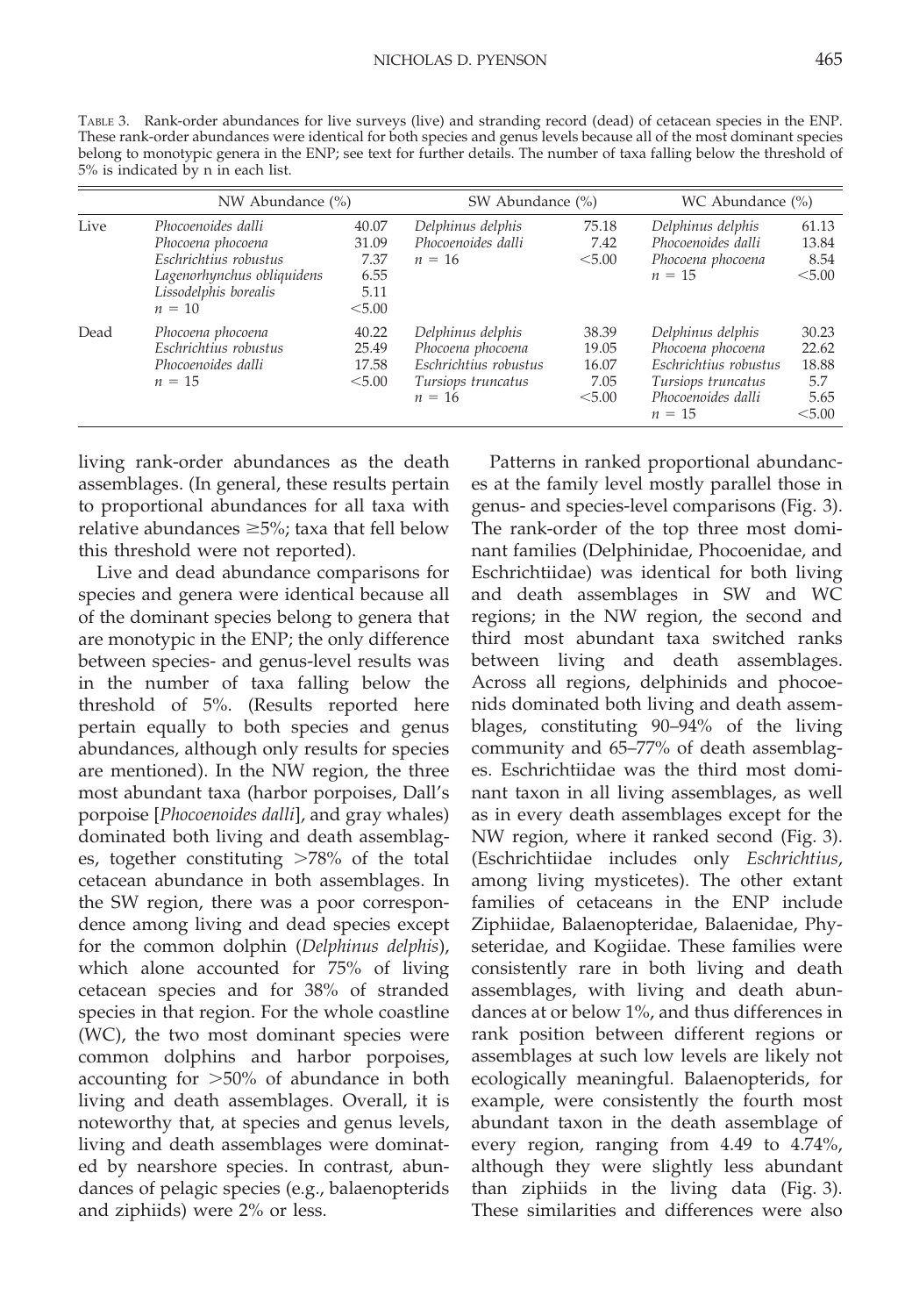

FIGURE 3. Rank-order cetacean family-level abundances of both living and death assemblages, grouped by region. Abundance values are percentages of total number of estimated individuals (live) or total number of stranding occurrences (dead). A, NW. B, SW. C, WC. Light gray denotes NW, dark gray denotes SW, and black denotes WC regions.

consistent at genus and species levels (Table 3), although family level patterns provide the best sense of presence-absence data for ranked abundance.

Rank-Order Abundance Tests.—Rank-order abundances from live surveys and individual stranded occurrences were plotted for geographic regions and taxonomic categories to illuminate fidelity correlations with statistical strength. Spearman correlations between

rank-order live and dead abundances were significant for every geographic region and for every taxonomic rank, except for the NW region at the species level  $(r = 0.512)$ ;  $p = 0.059$ ; Table 4). Within each taxonomic level, correlation coefficients increased with region size. By region, species- and genuslevel coefficients were fairly close to one another:  $r = 0.512$  and 0.578, respectively, for the NW region;  $r = 0.680$  and 0.666 for the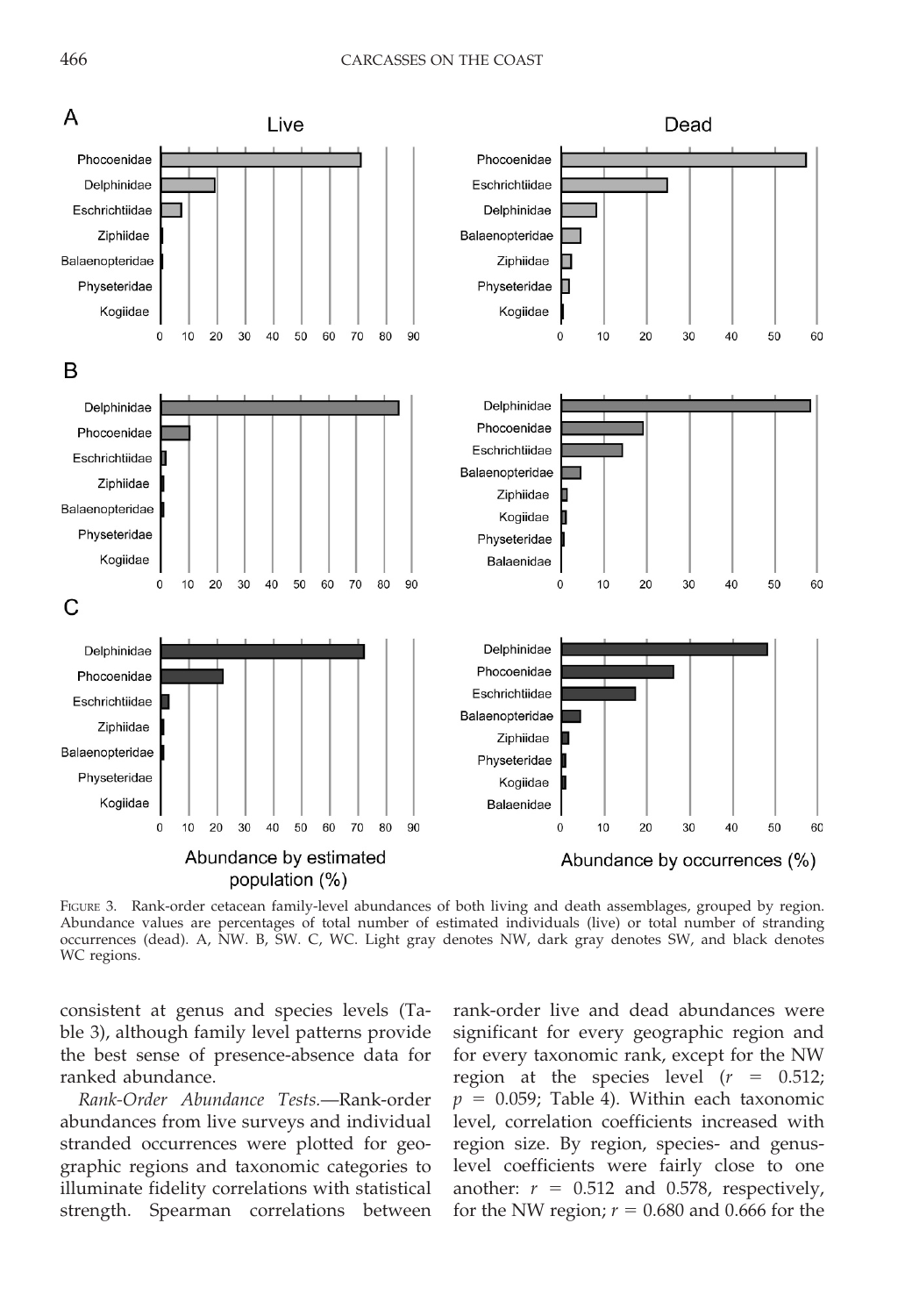|                   | NW             |                |                  | SW            |                |                  | WC.            |                    |          |
|-------------------|----------------|----------------|------------------|---------------|----------------|------------------|----------------|--------------------|----------|
|                   | Coefficient    | <i>v</i> value | $\boldsymbol{n}$ | Coefficient   | <i>p</i> value | $\boldsymbol{n}$ | Coefficient    | <i>v</i> value     | п        |
| Species<br>Genera | 0.512<br>0.578 | 0.059<br>0.029 | 14<br>14         | 0.68<br>0.666 | 0.002<br>0.002 | 18<br>18         | 0.725<br>0.725 | < 0.001<br>< 0.001 | 19<br>18 |
| Families          | 0.929          | < 0.001        |                  | 0.929         | < 0.001        |                  | 0.964          | < 0.001            |          |

TABLE 4. Spearman rank-order correlation tests on ranked relative abundance values from both living and death assemblages of cetaceans in the eastern North Pacific Ocean. See text for definitions of regions.

SW region; and  $r$  values were identical  $(0.725)$ for the WC region. Family-level correlation coefficients were unusually high, with  $r$ ranging from 0.929 to 0.964. It is likely that these high values reflect the small number of families ( $n = 7$ ) available for such comparisons, as compared with lower taxonomic ranks.

### Taxonomic Accumulation Curves

Accumulation curves of stranded cetaceans were grouped by taxonomic level, which allowed sampling regimes over different lengths of coastline (i.e., spatial scales) to be compared. Overall, across all taxonomic groups, the NW region had the lowest richness, followed by the SW region and then the WC region (Fig. 4A–C). The SW and WC regions were closer in richness than to the NW region, although the distinction was not statistically significant for any taxonomic rank after sampling more than 3–4 yr, according to the overlap in confidence limits. As taxonomic categories increased in rank (from species to families; Fig. 4A–C), confidence boundaries tapered dramatically and more quickly as the accumulation curves raced toward sampling the entire assemblage (i.e., saturation). Essentially, these results confirm the intuitive prediction that higher taxonomic categories accumulate taxonomic groups faster than lower, more resolved categories.

For the accumulation of stranded species, the confidence boundaries of the SW curve were encompassed by those of the WC curve after 4 yr of sampling (Fig. 4). After the same duration of sampling, the upper confidence boundary of the NW region overlapped into the SW and WC limits, suggesting that these curves were not significantly different as each region approached a full sample. Stranded species richness, however, was much lower in

the NW region than in the SW and WC regions. For species accumulation, there was a slight tapering of the confidence boundaries for the SW curve after about 10 yr of sampling. The confidence boundaries for the genus-level accumulation curves for each region were similar in overlap to the species accumulation curves, except the WC region fell within the SW region confidence boundaries after 5 yr of sampling and accumulating about 20 genera (Fig. 4B). The dramatic tapering of the WC boundaries after sampling for 5 yr indicates that generic richness approached saturation (20 genera) in less time than species richness, especially for coastlines with lengths greater than 1300 km (Fig. 4A,B). In the generic sampling curves, the upper confidence limit of the NW region overlapped with the lower bounds of both the SW and WC regions. Although the NW curve ultimately sampled a lower generic richness, after 3 yr, the NW region was not statistically different from the SW curve; also, after 8 yr, the NW region was not statistically different from the WC curve (Fig. 4B). Lastly, the accumulation curves at the family level were all strongly tapered after a mere 2 yr of sampling, indicating that saturation at this taxonomic level was rapidly reached in comparatively little time, relative to lower taxonomic levels (Fig. 4C).

#### Discussion

### High Fidelity of the Cetacean Stranding Record

Fidelity metrics pioneered in paleoecological analyses of marine invertebrate assemblages were used in this study to measure how well the stranding record of cetaceans along the U.S. Pacific coast samples the living cetacean community in the ENP. Each of the three different kinds of fidelity metrics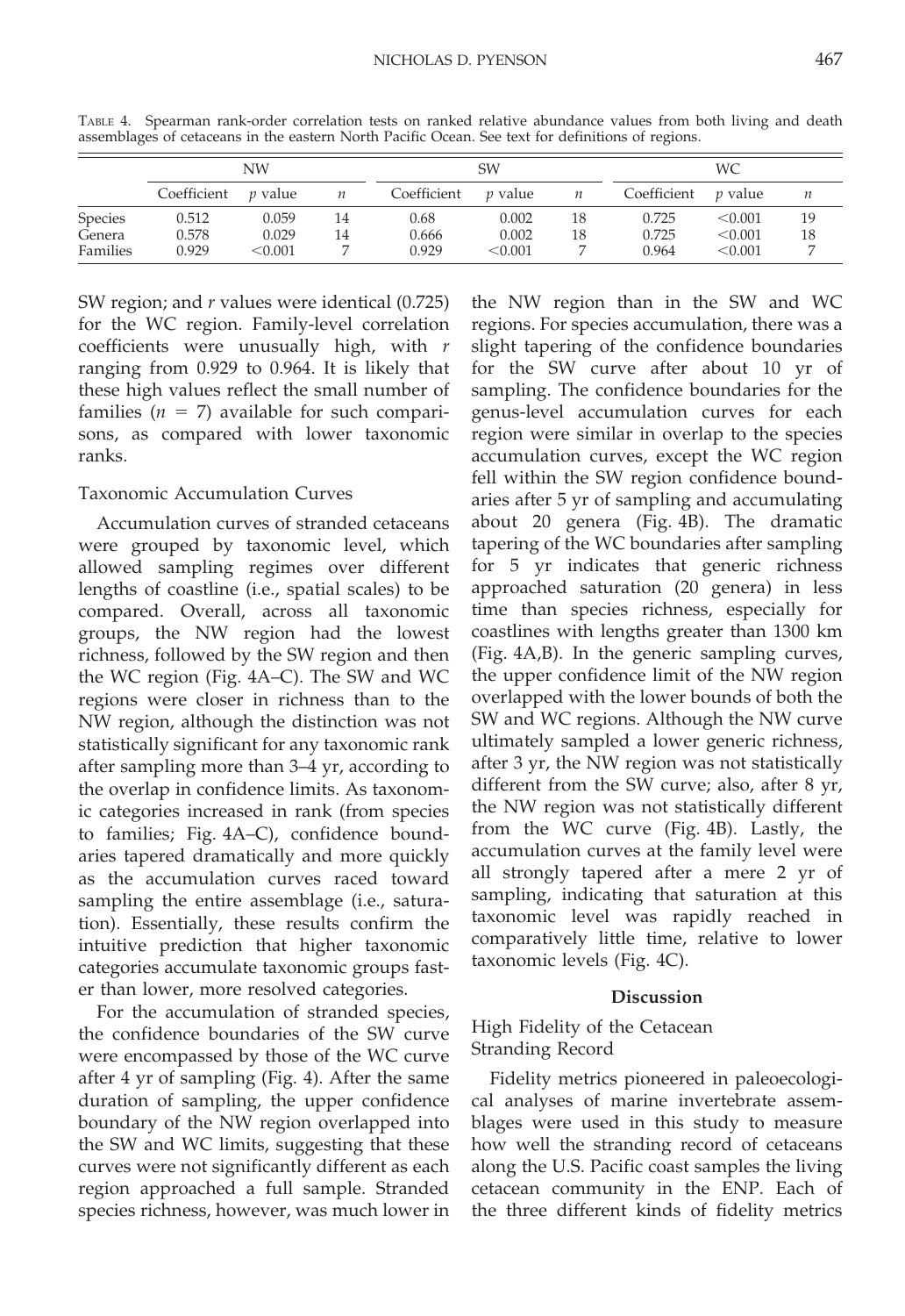

FIGURE 4. Accumulation curves of species (A), genera (B), and families (C) of cetaceans in the eastern North Pacific Ocean. NW region in light gray, SW region in dark gray, and WC region in black. Collector's curves were computed using EstimateS (Version 8.0.0, R. K. Colwell, http://purl.oclc.org/estimates). Dashed lines represent 95% confidence boundaries computed for each stranding region.

(compositional fidelity, richness and abundance) demonstrated an extremely faithful representation of living taxa in the stranding record. Compositional fidelity (live-dead, dead-live and abundance-corrected dead-live comparisons) increased with greater geographic scale and broader (higher) taxonomic categories (Tables 2, 3, Fig. 2). As with most taphonomic studies of invertebrate assemblages (Valentine 1989; Kidwell and Bosence 1991; Kidwell 2002), live-dead values in this study were higher than dead-live values, reflecting the greater richness of the cetacean death assemblage. On the whole, these compositional fidelity metrics compare favorably with similar fidelity metrics compiled from a variety of other marine and freshwater assemblages, including those belonging to mollusks, crustaceans, and echinoids (Kidwell and Flessa 1996: pp. 437–438). Taxonomic richness comparisons showed that the richness values generated from line-transect surveys in every region were depressed relative to values from the stranding record, except for the NW region (where family-level richness values in living and death assemblages were equal). This result suggests that the stranding record does a better job of sampling both common and rare cetacean taxa than line-transect surveys do, especially at large spatial scales. Lastly, relative abundance comparisons demonstrated that the stranding record adequately captured ecologically meaningful data about the structure of living cetacean communities in the ENP. The striking correspondence between living and death assemblages in the structure of abundances, which was statistically significant for nearly all taxonomic groupings (Table 4), indicates that rank-order abundances from living cetacean communities are recorded relatively intact in death assemblages, a finding that parallels decades' worth of work on marine invertebrate assemblages (Kidwell 2001, 2002). Although higher percentages were registered in the live assemblages than in the death assemblages, the same cetacean taxonomic groups were dominant in both, with delphinids, phocoenids, and gray whales ranking as the most dominant taxa.

Interestingly, these three families are composed mostly of coastal and nearshore species. The low abundances of pelagic species in both the living and death assemblages mirror the findings of Barlow and Forney's (2007)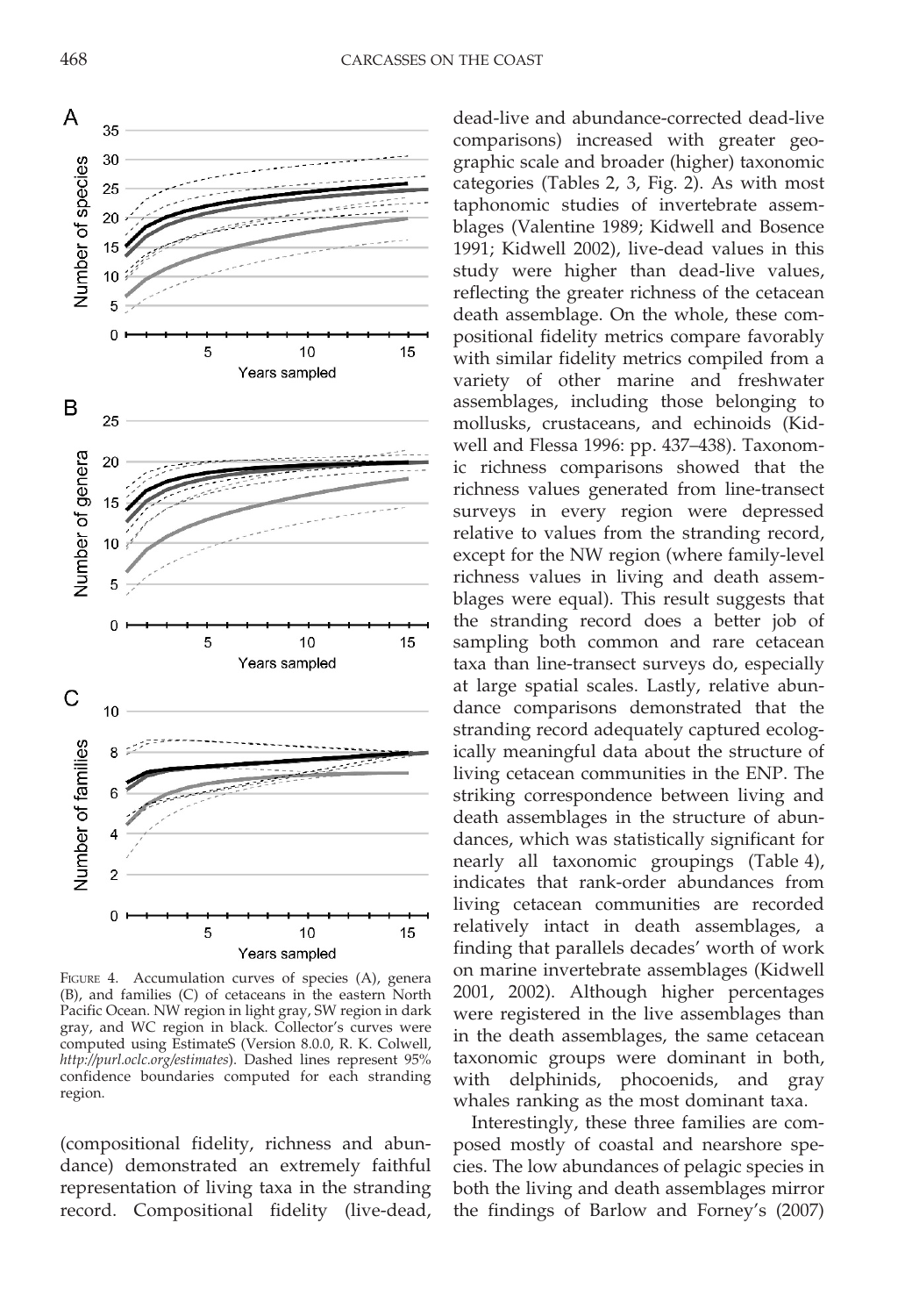live surveys. Balaenopterids were rare, and, moreover, identifications from a distance at sea do not generally permit the distinction between species like sei whales and Bryde's whales (Balaenoptera borealis and B. edeni, respectively). Other pelagic and uncommon taxa, such as beaked whales, were represented by extremely low abundances in live surveys, although they were decidedly more common than balaenopterids (which are also known as rorquals). Large pelagic cetaceans (e.g., right whales, rorquals, and sperm whales, collectively the so-called great whales) were the targets of sustained whaling in the North Pacific Ocean (see below), which depleted their populations drastically (Clapham et al. 1999; Reeves and Smith 2006). As a consequence, however, more is known about their natural history than might otherwise be the case: in contrasts to the great whales, the natural history of pygmy sperm whales and many species of beaked whales, for example, is still poorly understood (Guan 2007). In part, this knowledge gap derives from the large habitat of these pelagic taxa, which equals or exceeds the boundaries of the ENP (Reeves et al. 2002). Despite these issues, the basic fidelity metrics used in this study indicate that the stranding record recovers a faithful snapshot of cetacean community diversity in the ENP when fidelity can be assessed at regionalcontinental scales.

### Collection Curves and Spatiotemporal Sampling Scales

Ecologists have developed different types of rarefaction methods to measure diversity from data sets that are pooled in different ways (Colwell and Coddington 1994; Gotelli and Colwell 2001). The stranding record represents time-series data from multiple pools, and therefore sample-based rarefaction approaches will yield more accurate collector's curves that other rarefaction methods (Colwell et al. 2004). The smoothed, computed collector's curves produced from the stranding records in this study are similar to those produced by MacLeod et al. (2005), who used Monte Carlo simulations to analyze the accumulation of stranded cetacean species along the coast of northwest Scotland

between 1948 and 2003. MacLeod et al. (2005) specifically sought to understand the difference between an expected species accumulation curve and the actual accumulation of stranded species over a 48-yr period. The statistical difference between the two curves, MacLeod et al. (2005) argued, indicated a shift in cetacean community composition (based on the timing of new species' appearances in their time-series) that they correlated with oceanographic and climatic changes. Several important assumptions underlie such comparisons (as identified in previous sections), including the potential linkage of cetacean stranding with decadal-scale periodicity in climate change (Evans et al. 2005) and the impacts of fisheries (Leeney et al. 2008). Although the high fidelity of the stranding record at large geographic scales reinforces the legitimacy of such live-dead comparisons, detailed examination of such potentially correlated factors ought to drive future studies.

Rarefaction analyses presented here demonstrated that longer coastline lengths and higher taxonomic categories accumulate taxa more rapidly than smaller coastline lengths and more-resolved categories. Sample-based rarefaction analyses conducted here provide legitimate comparisons of such data because they explicitly aim to standardize comparisons for differences in sample size, sampling regime, or, in the case of this study, coastline lengths (see Gotelli and Colwell 2001, for further discussion). In general, the WC and SW regions sampled richness better than NW region. Given the similarities in richness between the SW and WC regions (with the SW contributing more shared and more unique species than the NW to the WC region), it is not surprising that rarefaction analyses produced nearly identical collection curves for the WC and SW regions for species- through family-level data. Nonetheless, this study showed that sub-decadal  $(<$ 10 yr) sampling regimes might be sufficient to sample cetacean diversity from species through family levels, depending on the length of coastline sampled. Large coastlines  $($ >1000 km long), as in the SW and WC regions, will likely sample richness relatively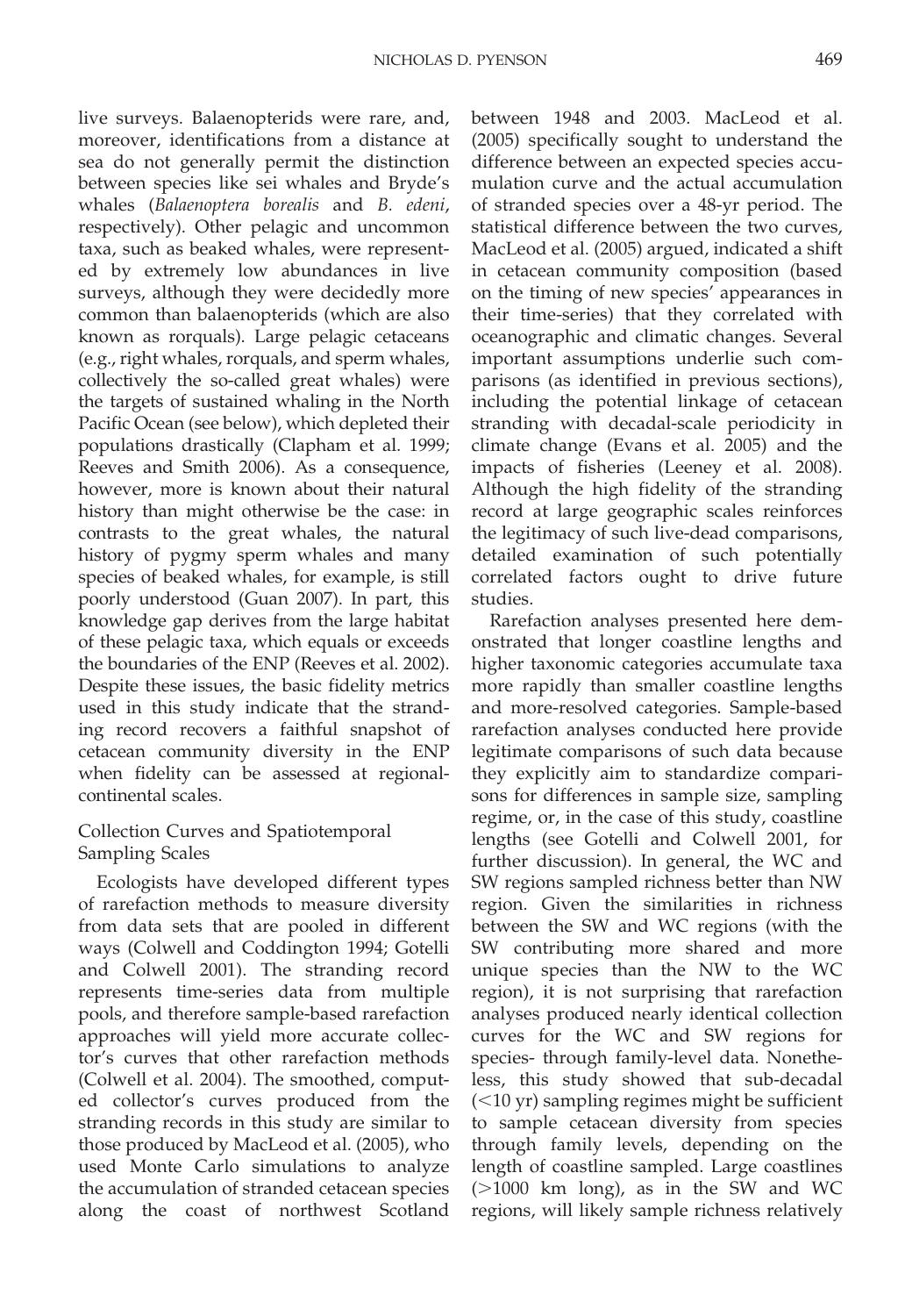rapidly; smaller coastline lengths, at the scale of 10<sup>0</sup>-10<sup>2</sup> km in length, might require slightly more time (10–15 yr) to accumulate a saturated sample at genus and species levels.

## Further Considerations

Legacy of Whaling on Cetacean Abundances in the ENP.—Although the data in this study post-date major whaling eras in the North Pacific Ocean, the massive effects of the whaling industry on cetacean populations in the ENP are evident in the results. Most strikingly, the absence of balaenids in the living surveys and their presence in the stranding record can be directly attributed to the long history of whaling on right whales in the North Pacific (Brownell et al. 2001) (see Appendix 4). Whaling has occurred in the ENP for centuries in many forms, including that as practiced by Native Americans, shorebased whaling, and industrial, ship-based whaling (Reeves and Smith 2006). Although small odontocetes (the most abundant dead and living taxa in this study) were not explicit targets, larger mysticetes and sperm whales were systematically hunted. Recent studies that have attempted to generate pre-whaling population estimates for these species in the North Atlantic Ocean have concluded that populations of Balaenoptera spp. and humpback whales (Megaptera novaeangliae) were 6– 20 times more abundant before whaling than they are now (Roman and Palumbi 2003). Although the exact parameters used for these estimates have been the subject of much debate (Alter et al. 2007), there is little doubt that the *magnitude* of the change in abundance of whaled cetacean species has been accurately reported, and that populations of great whales were many times larger in the historical past, prior to whaling (Jackson 2006). For cetacean species in the ENP, the most affected species are large Balaenoptera spp., Megaptera and Eubalaena japonica (Clapham et al. 1999) (see also Appendix 4). It is unclear if abundances of sperm whales (Physeter macrocephalus) have recovered to pre-whaling numbers (Clapham et al. 1999), but gray whales appear to have recovered (Moore et al. 2001). Interestingly, recent studies suggest that the large discrepancy between the stable, current population size and historical estimates of gray whales reflects fundamental changes in the function of ENP ocean ecosystems (Alter et al. 2007). Regardless, given the good correspondence in proportional cetacean species and generic abundances between the living and dead assemblages of the ENP (Table 4, Fig. 3), historical changes do not appear to be a serious issue so long as temporal collection is sufficiently long and spatial collecting is sufficiently widespread. However, for reconstructing the relative or proportional abundances of other cetacean assemblages, especially those in the fossil record, such changes may be important.

Marine Mammal Death Assemblages.—By considering stranded marine mammals as a kind of death assemblage (Liebig et al. 2003, 2007), previous authors have used coastlines as an analog of transects, in order to sample the adjacent marine environment. Transect lines generally sample a cross-section of environments (Buckland et al. 2001), and because emergent beaches are clearly not the regular habitat of obligate aquatic marine mammals, transect lines may less adequate as an analogy for strandings than traps. In fidelity studies, natural traps are laterally restricted catchment areas that provide snapshots of diversity, with some degree of timeaveraging. These snapshots of diversity, however, do not necessarily reflect the original habitat of the community, and include a variety of phenomena like tar pits, caves, amber inclusions, and bogs (Brain 1988; Elias 1990; Fall 1992; Henwood 1993; Hadly 1999). Carnivoran abundance data from the Pleistocene La Brea tar pits, for example, preserve analogs of unique predator aggregations that can be observed or replicated in modern environments (e.g., Carbone et al. 1999). Hadly (1999) demonstrated that the mammal assemblage from Lamar Cave, a late Holocene cave deposit in Wyoming, better sampled the taxonomic richness of the surrounding extant, non-volant mammal assemblage than traditional raptor pellet or carnivore scat-based sampling regimes (Hadly 1999). Although a nearshore bias might be expected in the composition of a marine mammal death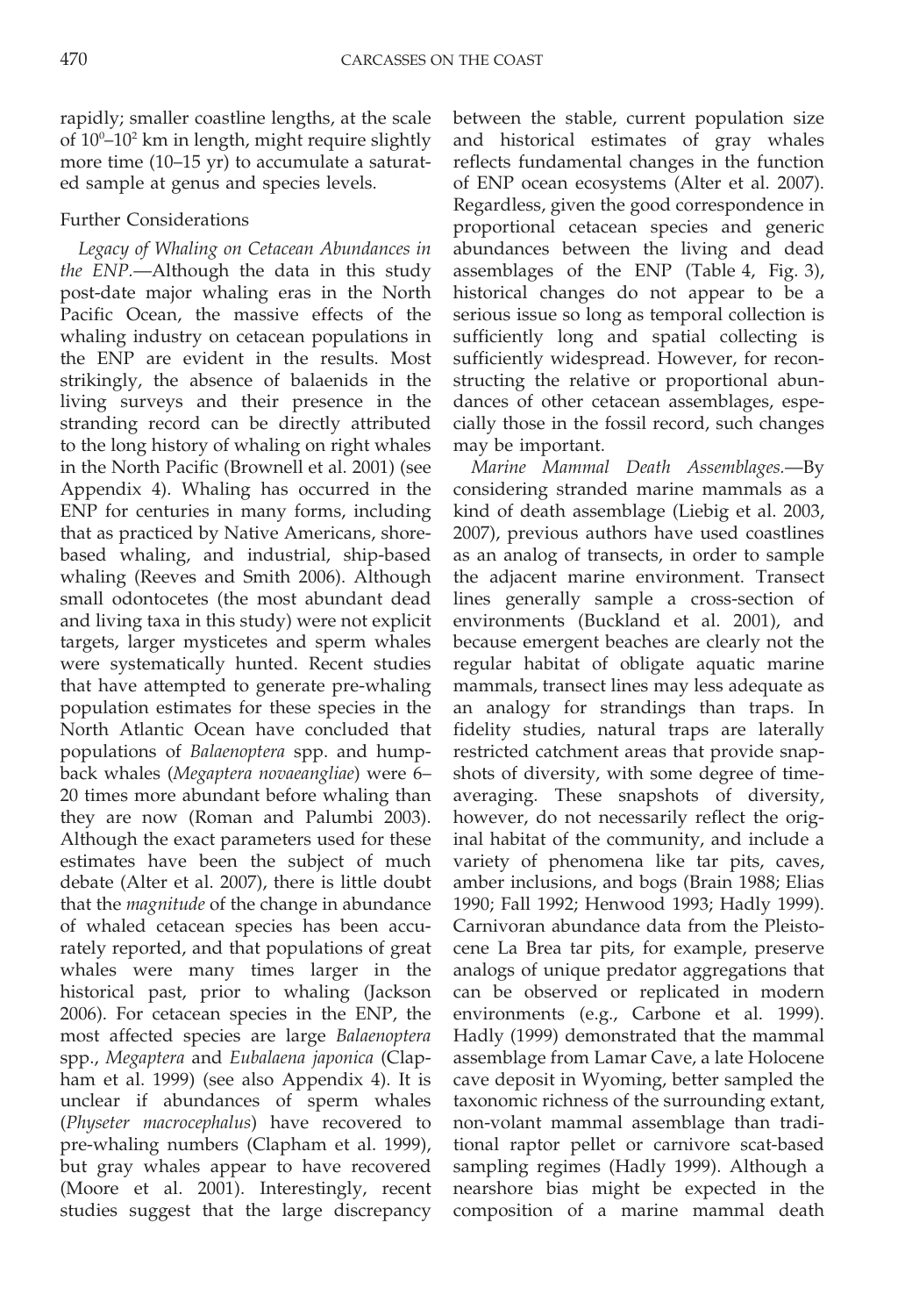assemblage on a beach, the results presented here showed that even rare pelagic taxa were sampled in the death assemblage at rank and proportional abundances that matched live, ship-based surveys. In contrast, Liebig et al. (2003) recovered mostly resident and migrant species in their death assemblage (six residents or migrants out seven dead cetacean species), with very few rare pelagic species (Leibig et al. 2003: Table 1). Thus, even though beaches do not provide in-habitat sampling, the high fidelity and richness of the stranding record data presented here, along with preservation of ecologically relevant data at large spatial scales, indicate that coastlines can be considered as traps for marine mammal death assemblages.

Differential Preservation of Cetacean Carcasses.— The death assemblage in this study consisted entirely of individual occurrences tallied from 1990 to 2004. Out of analytical necessity, this record was averaged over this time interval for comparison with live surveys, but such tallied time-averaging is not comparable to the actual time-averaging that occurs with carcasses on coast. In other words, taphonomic processes operating in intertidal environments (e.g., scavenging, dispersal, and dismemberment) would likely prevent a carcass stranded in 1990 from persisting on a particular beach until 2004 (in the absence of human-mediated alteration). This strong gradient in differential preservation, with attendant time-averaging, bears on understanding how carcasses from stranded cetaceans may become incorporated into the fossil record.

Intact (or relatively complete) cetacean carcasses on the beach are relatively unusual phenomena, from a taphonomic perspective, because their relatively large size provides an excellent resource for scavengers (Long and Jones 1996), well before landfall. If a cetacean carcass persists in the water column, many skeletal elements may become distributed far away from the carcass, via dismemberment that occurs near openings like the oral cavity (Schäfer 1972). Skeletal elements that survive scavenging to become buried, either on the seafloor or on a beach, are those that (1) separate from the rest of the body easily, early in decay, and (2) are durable and strongly

constructed. For cetaceans, skeletal elements from the auditory complex (e.g., tympanic bullae and periotics) and larger elements (like mandibles, humeri, and other cranial and thoracic elements) correspond to these latter categories and consequently dominate the cetacean fossil record. Semi-articulated or completely articulated skeletons are rare (Fordyce and Muizon 2001). Fossils of stranded cetaceans are unknown or unreported, although stranded sub-fossils have been reported from a Holocene site in Australia (Kemper et al. 1997).

Given the known taphonomy of cetacean carcasses, it is likely that fidelity decreases dramatically in these first steps of the taphonomic pathway from carcasses on the coast to bones on the beach. Testing this prediction requires tracking the fate of individual specimens from carcass to bones, and such a program is a feasible, though somewhat prolonged, exercise. The high fidelities of the first steps in cetacean taphonomy mean that time-averaging in marginal marine environments (e.g., a beach or subtidal shoreface) does not entirely destroy ecologically relevant signals of the original source cetacean community. Recovering such signals in the fossil record would require sampling within candidate stratigraphic horizons whose sedimentological context is well understood. Recently, Peters et al. (2009) provided such an example with upper Eocene marine mammal-bearing units of Wadi Al-Hitan, in Egypt. Through systematic study, this region has produced  $>1000$  vertebrate skeletons, many of which belong to Dorudon and Basilosaurus, early obligately aquatic stem cetaceans. By carefully assessing the sequence stratigraphy of fossil-bearing strata, Peters et al. (2009) showed that the distribution of fossil cetaceans, in section, was the product of sedimentary processes (e.g., sediment starvation) operating over a protracted period of time, rather than short-term episodes of accumulation (e.g., mass strandings). The range of depositional environments preserved at Wadi Al-Hitan is broader than in the intertidal zone, and it is possible that fidelity patterns change across broad environmental gradients. Testing such a prediction is most tractable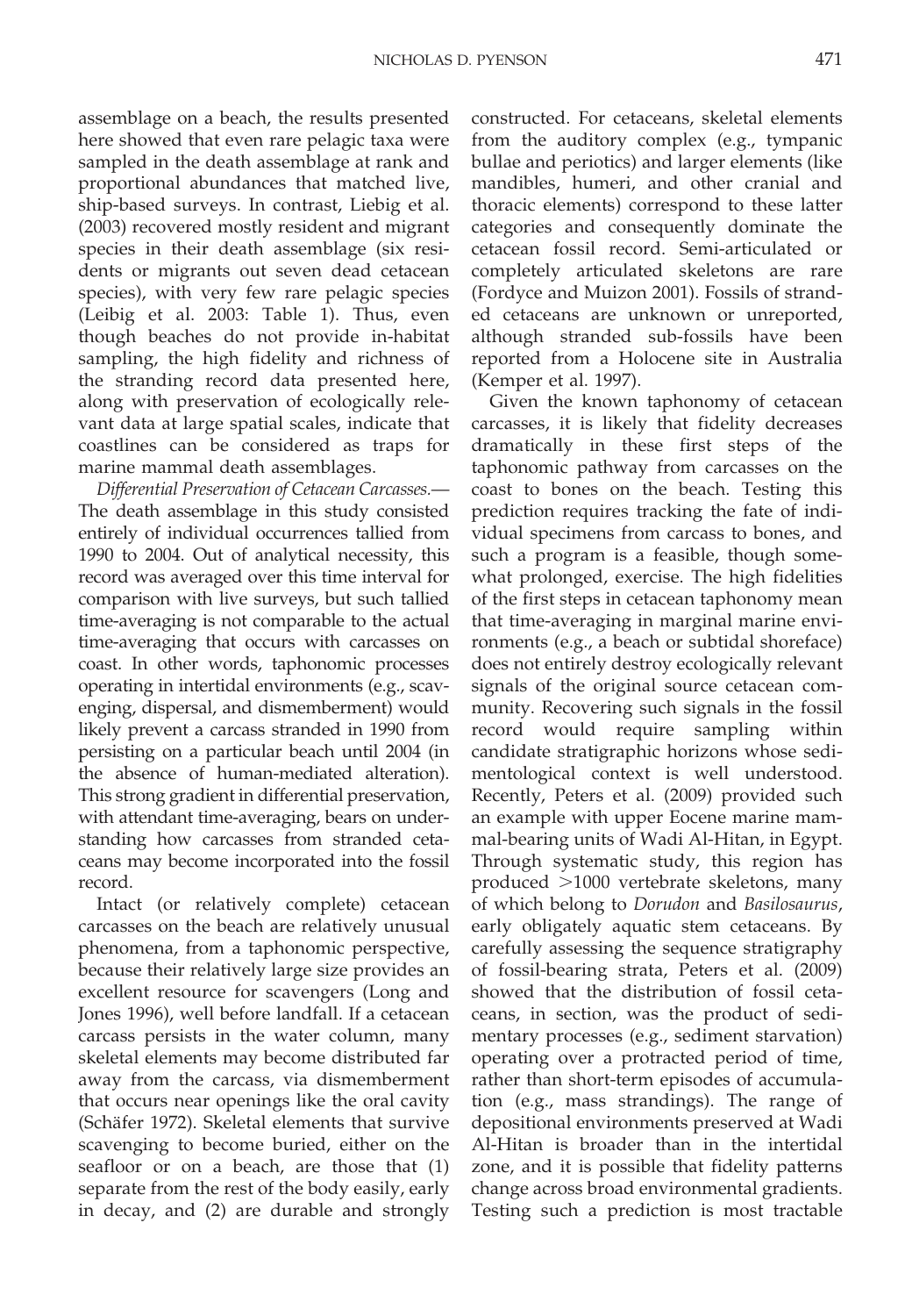through the fossil record. For example, in Wadi Al-Hitan, Peters et al. (2009) found changes in relative abundance patterns of Dorudon and Basilosaurus across different water depths that were tied to sequence stratigraphic changes. Disentangling these signals from biological factors (i.e., habitat preference) remains an ongoing challenge.

Physical and Environmental Factors Affecting Estimates of Cetacean Diversity.—Among many factors, large-scale oceanographic processes play a large role in structuring the distribution of carcasses on coastlines (Norman et al. 2004). Hart et al. (2006) demonstrated that patterns of sea turtle (Cheloniidae) strandings on the eastern seaboard of the United States strongly correlated with the experimental distribution of drift bottles on the same coastline, suggesting that the same physical oceanographic conditions favor both bottle and sea turtle carcass landfalls in some areas, while disfavoring them in others (Hart et al. 2006). Bibby and Lloyd (1977) and Bibby (1981), in studying the pattern of seabird carcass landfalls in the North Sea, also adopted a similar approach, concluding that wind vectors primarily predicted the landfalls of carcasses over a protracted period of time. It may be concluded that landfalls of cetacean carcasses follow similar oceanographic regimes, as Sergeant (1982) suspected: ''I believe that the animals [on shoaling coasts] can be regarded as 'drift bottles' that inevitably tend to arrive at such times'' (Sergeant 1982: p. 37). This analogy, however, is not entirely appropriate. On taphonomic grounds, cetacean carcasses are poor candidates as longdistance floaters. With the exception of rorquals, cetaceans lack large internal cavities that provide air or gas repositories sufficient for flotation. Balaenids float because of the high proportion of fat in their blubber; rorquals can float, in the process of their decomposition, if their ventral throat cavity fills with gas, but such flotation devices are not persistent (Schäfer 1972; Tønnessen and Johnsen 1982). Moreover, these carcasses provide excellent resources for scavengers, decreasing their likelihood of landfall prior to dismemberment. Thus, the landfall of identifiable cetacean carcasses (i.e., dead, not live

strandings) indicates a propinquity of death in time and space  $(1-2$  days and  $10^0-10^2$  km). Any predictability for carcass landfalls (or strandings) has been demonstrated only in unique regions, like southeastern Australia, where the linkage between large-scale oceanographic cycles and cetacean strandings has been supported with a record of events at the decadal scale (Evans et al. 2005).

Whether the landfall of cetacean carcasses can be predicted in the ENP is secondary to more critical issues about the existing stranding record data. Given the broad geographic binning of the data in this study (e.g., coastlines of whole states), it was not possible to directly evaluate the impact of latitudinal gradients across the cetacean community in the ENP. Not all living cetacean species in the ENP are randomly distributed along the U.S. Pacific coastline, and stranding data with more precise geographic resolution (e.g., county-level occurrences) will help future work discern any such biases or patterns.

The heterogeneity of the eastern North Pacific Ocean is well documented by a suite of variables (e.g., sea surface temperature, salinity and productivity changes) and indices (e.g., North Pacific Index, Pacific Decadal Oscillation) that record changes in the physical and biological oceanography (Mantua and Hare 2002). Within the time interval examined in this study, another major regime shift occurred in the North Pacific Ocean, between 1998–2002 (Chavez et al. 2003, Peterson and Schwing 2003). Such large-scale oceanographic changes are correlated spatially and temporally with specific cetacean species distributions in the CCS (Tynan et al. 2005), but the timeframe of most of these studies is shorter than the period of most large-scale changes (Chavez et al. 2003), and such studies must surmount serious issues of oceanographic variability (Forney 2000). Major oceanographic and climate changes in the Bering Sea have had a measurable impact on the entire composition of marine vertebrate communities between 1997–2004 (Grebmeier et al. 2006); given the magnitude of projected climate change in the future, attendant oceanographic changes may seriously restructure the composition of major marine vertebrate communities,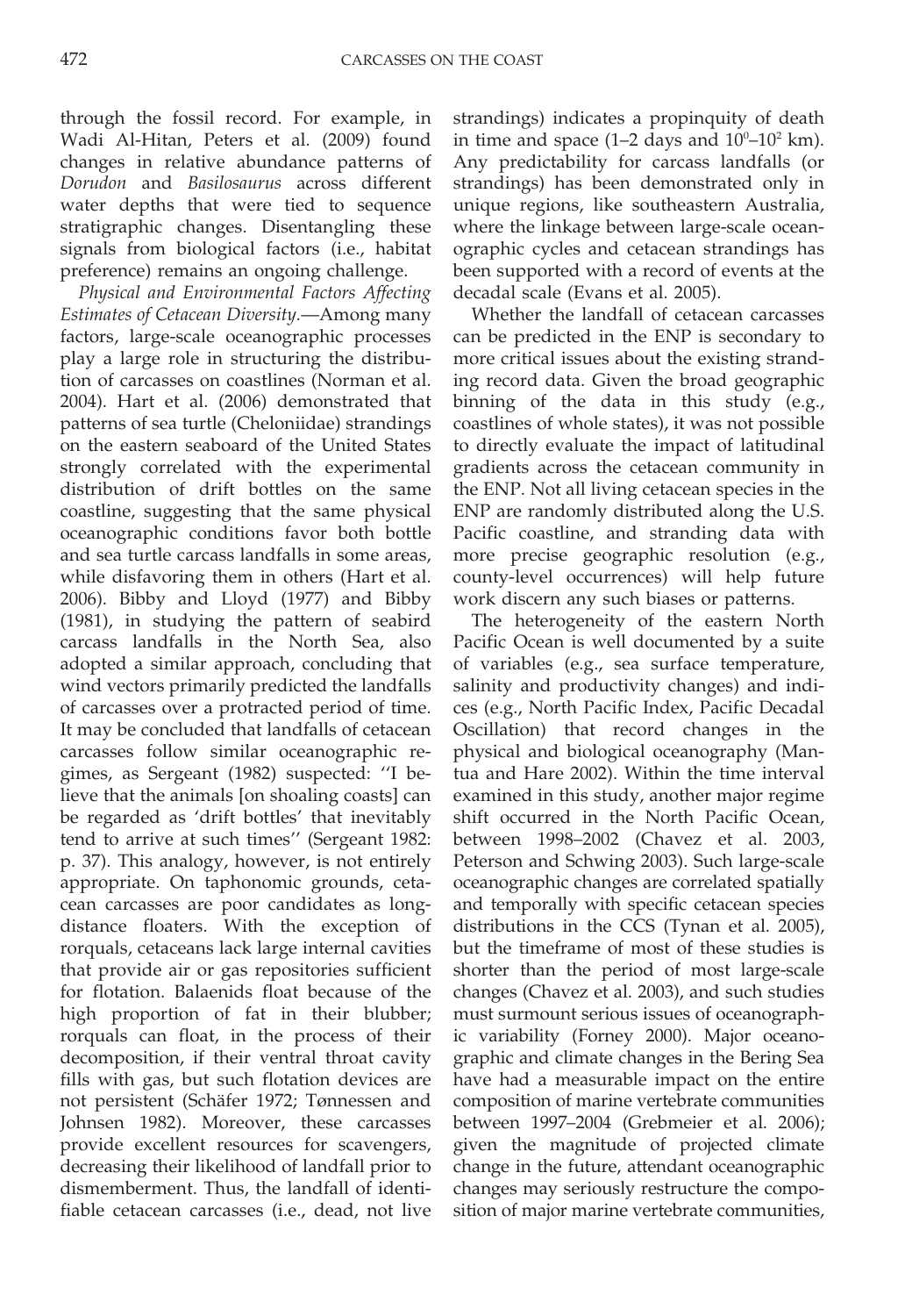including those of cetaceans (Whitehead et al. 2008). Future work, already in progress, will better resolve potential linkages between large-scale oceanographic changes and the taxonomic composition of the cetacean strandings along the U.S. Pacific coast.

## Conclusions and Implications

### 1. The Importance of Carcasses on the Coast

Live-dead comparisons have been conducted informally in marine mammalogy since its inception because marine mammalogists have long assumed that the composition and condition of stranded marine mammal species on the coastline reflected ecologically meaningful information about the living community in the adjacent habitat. This study evaluated how well cetacean strandings record the ecological structure and composition of communities living in adjacent waters by using metrics explicitly developed for livedead studies. This study explicitly merged cetacean ecology and taphonomy in a direct, measurable way by combining tools pioneered in marine ecosystems (Kidwell and Flessa 1996) with a focus on large mammals, whose taphonomic pathways are better understood in terrestrial environments (Behrensmeyer 1978). Dead, beachcast marine mammals have been objects of taphonomic study since Schäfer's (1972) seminal work, but consideration of the ecological information recorded in their death assemblages has occurred mainly without consideration by paleoecologists, at least until studies by Liebig et al. (2003, 2007).

## 2. Cetacean Strandings Faithfully Record Richness and Abundance Data at Large Spatial Scales

Fidelity metrics used in this study demonstrated that cetacean death assemblages faithfully recorded the taxonomic richness and relative abundances of living cetaceans in the ENP, over a 15-year interval. This live-dead fidelity, though for assemblages at much larger scales, is comparable to values recorded for marine invertebrates. Notably, the fidelity of cetacean death assemblages increased with coastline length, a result likely

attributable to the large scale of cetacean habitats. Sample-based rarefaction analyses of the stranding data demonstrated that, depending on the taxonomic resolution, 5–10 yr of sampling produced a saturated tally of the entire death assemblage. It is unclear if the temporal scale of such a sampling regime is adequate to surmount the effects of oceanographic changes or sampling biases, but the results do suggest a temporal span longer than is usual for marine mammal census studies (e.g., Tynan et al. 2005). At nearly all coastline lengths in this study (i.e.,  $>700$  km), cetacean death assemblages were richer than transect surveys of living communities (capturing both rare and common species), a finding that highlights the value of studying death assemblages for understanding assemblage-wide ecological questions.

The ENP, in particular, offered a unique opportunity to investigate live-dead metrics because of the existence of two unique records (archived stranding data and linetransect survey data) that provided regular and successive pools of sampling at comparable scales. The high fidelity of relative abundance data, at multiple taxonomic levels, suggests that cetacean death assemblage preserve ecologically relevant information about the structure of living communities. Moreover, because taxonomic rank among cetaceans actually reflects monophyletic groups, the preservation of family-level ecological signals in the death assemblage suggests an evolutionary component to the structure of cetacean communities that can be investigated in the fossil record. Taxonomic consistency has been undervalued in many studies of living cetacean ecology, and significant ecological distinctions between major clades of cetaceans (e.g., mysticetes versus odontocetes; delphinids versus ziphiids) merit further investigation using data from wellsampled regional assemblages (e.g., Barlow et al. 2008, for the ENP).

## 3. Implications for Studying Fossil Cetacean Assemblages

Death assemblages are additionally important because they provide a basis for understanding what components of living commu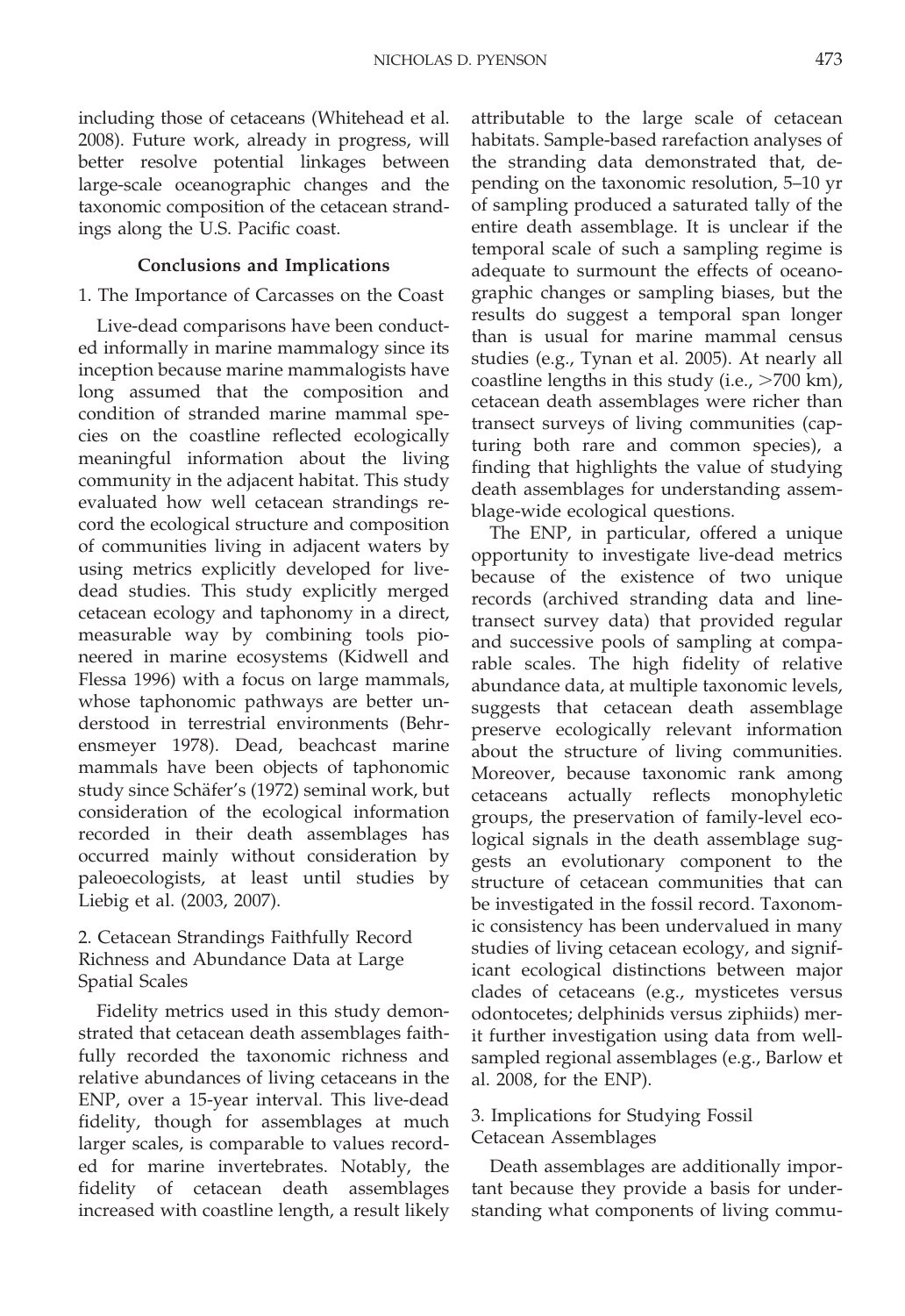nities may be preserved in the fossil record (Kidwell and Flessa 1996). The stranding of cetacean carcasses on the coast is just the first step along a taphonomic pathway that is followed literally by bones on the beach (Liebig et al. 2003), which is then followed by the burial and incorporation of the surviving parts into the fossil record. Although emergent coastlines are not source habitats for obligately aquatic cetaceans, the stranding record is analogous to natural traps, like tar pits and bogs, which sample living biota from adjacent source communities. The cetacean fossil record notably lacks a surfeit of reported assemblages from beach deposits (Uhen and Pyenson 2007), and such high-energy environments are unlikely to preserve diagnostic skeletal material (Fordyce and Muizon 2001). Nonetheless, there is no reason to suspect that the general fidelity of cetacean death assemblages is not also represented in other nearshore deposits (subtidal, shoreface, and shelf accumulations) that predominate the cetacean fossil record (Uhen and Pyenson 2007). In an example from the Eocene, Peters et al. (2009) demonstrated how careful stratigraphic control, coupled with detailed lateral sampling, can begin to disentangle physical, environmental overprints from potentially genuine paleoecological signals available in abundant fossil assemblages.

Two major issues remain before data from stranding can be integrated into studies of fossil assemblages: (1) resolving the equivalency of spatial and temporal sampling in the stranding record; and (2) sampling fossil cetacean assemblages that have solid stratigraphic and geochronologic constraints. For the first issue, if cetacean strandings faithfully reflect living communities at large spatial scales, it is possible that restricted spatial sampling, over much longer temporal scales, would produce similar results. Hadly and Maurer (2001) demonstrated that the accumulation of mammal species in Lamar Cave, over time, paralleled the accumulation of mammals from mountain ranges across the Great Basin of North America. Because the species distributions of Lamar Cave and the Great Basin had similar exponents in a fitted

power relationship, Hadly and Maurer (2001) argued that caves were like ''islands in time,'' which sampled communities in the same way that mountain ranges sample the geographic ranges of a pool of species. Recently, ecologists have adopted this approach for a variety of time- and space-series studies, demonstrating the equivalency of sampling species through time and across space, given certain scaling parameters (e.g., Adler et al. 2005). Because strandings seem to possess the same taphonomic attributes as caves, the stranding record may also demonstrate such equivalency in sampling over time and space, especially if large sampling scales can be substituted for temporal spans approaching that of the geologic record. Empirical demonstration of such a relationship will, however, require more finely resolved geographic data about stranding occurrences, at least for the stranding record along the U.S. Pacific Coast.

For the second issue, any candidate fossil cetacean assemblage used in comparison with the strandings record will require precise constraints on the amount of time- and space-averaging recorded in stratigraphic section (Kidwell and Behrensmeyer 1993). Cetacean-bearing marine deposits usually lack geochronologically useful sequences, which are more abundant in the terrestrial rock record (e.g., volcanic tuffs). Consequently, the time encompassed in many cetaceanbearing marginal marine rocks is primarily constrained by biostratigraphic correlation using assemblages of mollusks, foraminifera, or diatoms, which have broad geologic age ranges (e.g., epoch-stage scales) (Fordyce 2002). Nonetheless, some assemblages, like those from the middle Miocene Sharktooth Hill bonebed, in the San Joaquin Basin of central California, have decent temporal resolution. For the Sharktooth Hill bonebed, sedimentological, biostratigraphic, magnetostratigraphic and taphonomic data all indicate that the unit formed in less than 700 Kyr (Pyenson et al. 2009). The broad expanse of the bonebed  $({\sim}50 \text{ km}^2)$  raises the possibility that this time- and space-averaging sufficiently sampled middle Miocene cetacean diversity, judging from the parameters of the death assemblages studied here. Further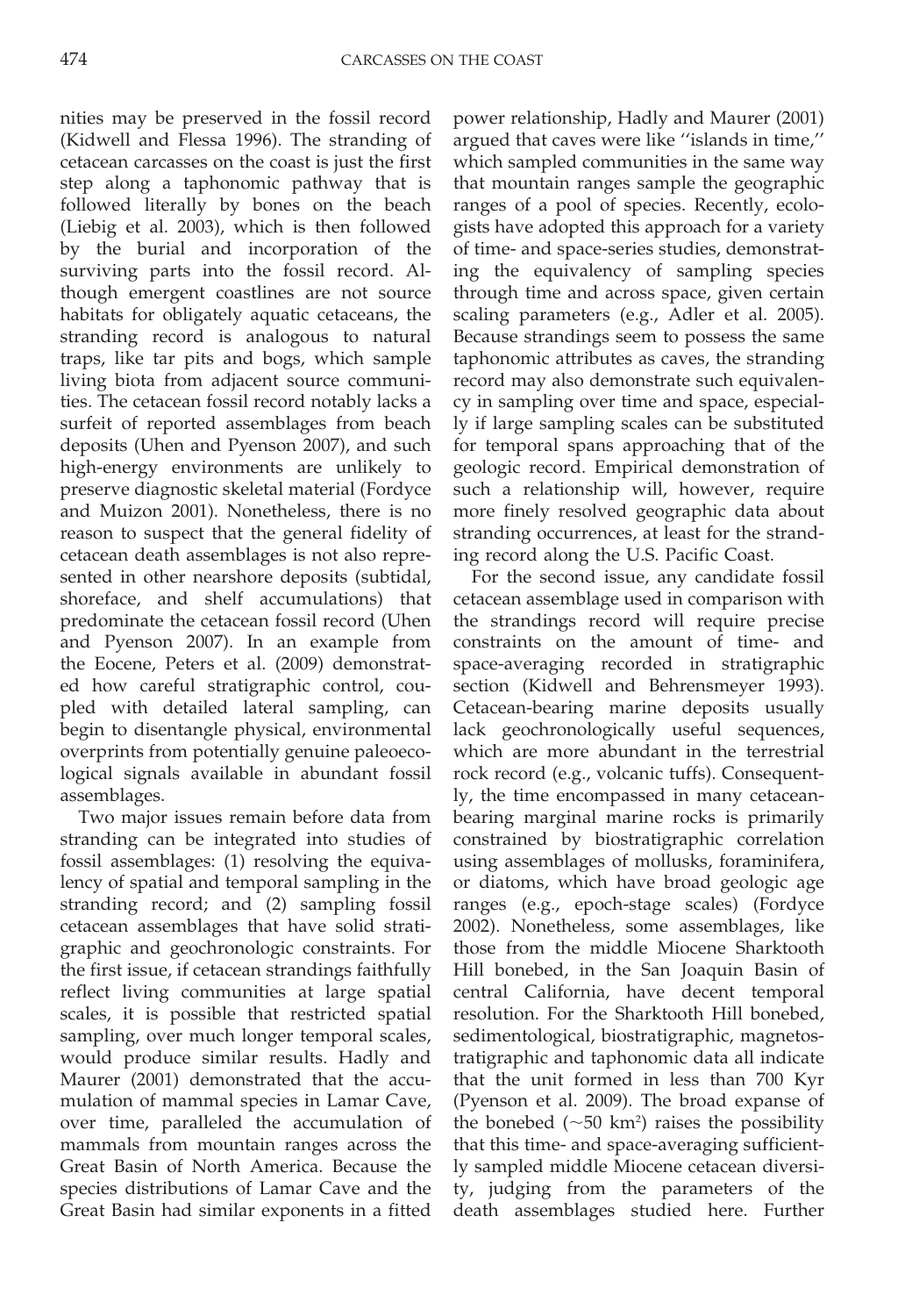paleoecological investigations will require strong geologic constraints to understand the temporal and spatial scales at which fossil cetacean assemblages are preserved, and how comparable they are to death assemblages like the stranding record.

#### Acknowledgments

I am extremely grateful to the many volunteers of the U.S. Marine Mammal Stranding Network, who have spent hundreds of thousands of hours in the field and without whose efforts this study would not have been possible. I also thank J. Cordaro, B. Norberg, and S. A. Norman (all at the National Oceanic and Atmospheric Administration), who provided data, references, and valuable directions. Constructive and judicious reviews by K. Flessa and K. Parsons-Hubbard greatly improved the final manuscript, as did N. Atkins's careful copyediting. I am especially indebted to E. B. Davis, who provided timely and thoughtful advice throughout the course of this project, and J. A. Goldbogen, for encouragement, assistance, and helpful comments. I also thank R. E. Plotnick, for discussion and references about the fractal shape of coastlines, R. Lockwood, for help with fidelity metrics, and R. E. Fordyce, who provided a key reference on short notice. Lastly, numerous conversations in the field with R. E. Jones provided the original inspiration for writing this paper. This paper represents part of a doctoral dissertation completed in the Department of Integrative Biology and the Museum of Paleontology at the University of California, Berkeley. Comments from committee members D. R. Lindberg, A. D. Barnosky, J. H. Lipps, W. Alvarez, and G. J. Vermeij improved the quality of this paper. Portions of this manuscript were written with funding from a National Science Foundation (NSF) Graduate Research Fellowship, an NSF East Asia and Pacific Summer Institutes fellowship, co-sponsored by the Royal Society of New Zealand and the New Zealand Ministry of Science and Technology, and a postdoctoral research fellowship from the Natural Sciences and Engineering Research Council of Canada.

### Literature Cited

- Adler, P. B., E. P. White, W. K. Lauenroth, D. M. Kaufman, A. Rassweiler, and J. A. Rusak. 2005. Evidence for a general species-time-area relationship. Ecology 86:2032–2039.
- Alin, S. R., and A. S. Cohen. 2004. The live, the dead, and the very dead: taphonomic calibration of the recent record of paleoecological change in Lake Tanganyika, East Africa. Paleobiology 30:44–81.
- Alter, S. E., E. Rynes, and S. R. Palumbi. 2007. DNA evidence for historic population size and past ecosystem impacts of gray whales. Proceedings of the National Academy of Sciences USA 104:15162–15167.
- Appler, J., J. Barlow, and S. Rankin. 2004. Marine mammal data collected during the Oregon, California and Washington linetransect expedition (ORCAWALE) conducted aboard the NOAA ships McArthur and David Starr Jordan, July–December 2002. NOAA Technical Memorandum NMFS-SWFSC-359:1–162.
- Barlow, J., and K. A. Forney. 2007. Abundance and population density of cetaceans in the California Current ecosystem. Fishery Bulletin 105:509–526.
- Barlow, J., M. Kahru, and B. G. Mitchell. 2008. Cetacean biomass, prey consumption, and primary production requirements in the California Current ecosystem. Marine Ecology Progress Series 371:285–295.
- Behrensmeyer, A. K. 1978. Taphonomic and ecologic information from bone weathering. Paleobiology 4:150–162.
- Benson, K. R., and P. F. Rehbock. 2002. Oceanographic history: the Pacific and beyond. University of Washington Press, Seattle.
- Bibby, C. J. 1981. An experiment on the recovery of dead birds from the North Sea. Ornis Scandinavica 12:261–265.
- Bibby, C. J., and C. S. Lloyd. 1977. Experiments to determine the fate of dead birds at sea. Biological Conservation 12:295–30.
- Brabyn, M. W. 1991. An analysis of the New Zealand whale stranding record. Science and Research Series 29:1–45.
- Brabyn, M., and R. V. C. Frew. 1994. New Zealand herd stranding sites do not relate to geomagnetic topography. Marine Mammal Science 10:195–207.
- Bradshaw, C. J. A., K. Evans, and M. A. Hindell. 2006. Mass cetacean strandings - a plea for empiricism. Conservation Biology 20:584–586.
- Brain, C. K. 1988. Some criteria for the recognition of bonecollecting agencies in African caves. Pp. 107–130 in A. K. Behrensmeyer and A. P. Hill, eds. Fossils in the making. University of Chicago Press, Chicago.
- Brownell, R. L., Jr., P. J. Clapham, T. Miyashita, and T. Kasuya. 2001. Conservation status of North Pacific right whales. Journal of Cetacean Research and Management Special Issue 2:269–286.
- Buckland, S. T., D. R. Anderson, K. P. Burnham, J. L. Laake, D. L. Borchers, and L. Thomas. 2001. Introduction to distance sampling: estimating abundance of biological populations. Oxford University Press, Oxford, U.K.
- Carbone, C., T. Maddox, P. J. Funston, M. G. L. Mills, G. F. Grether, and B. L. Van Valkenburgh. 2009. Parallels between playbacks and Pleistocene tar seeps suggest sociality in an extinct sabretooth cat, Smilodon. Biology Letters 5:81–85.
- Carretta, J. V., T. Price, D. Petersen, and R. Read. 2005. Estimates of marine mammal, sea turtle, and seabird mortality in the California drift gillnet fishery for swordfish and thresher shark, 1996–2002. Marine Fisheries Review 66:21–30.
- Carretta, J. V., K. A. Forney, M. M. Muto, J. Barlow, J. Baker, B. Hanson, and M. S. Lowry. 2006. U.S. Pacific marine mammal stock assessments: 2005. NOAA Technical Memorandum NMFS-SWFSC-388:1–317.
- CeTAP. 1982. A characterization of marine mammals and turtles in the mid- and north Atlantic areas of the U.S. outer continental shelf. Cetacean and Turtle Assessment Program,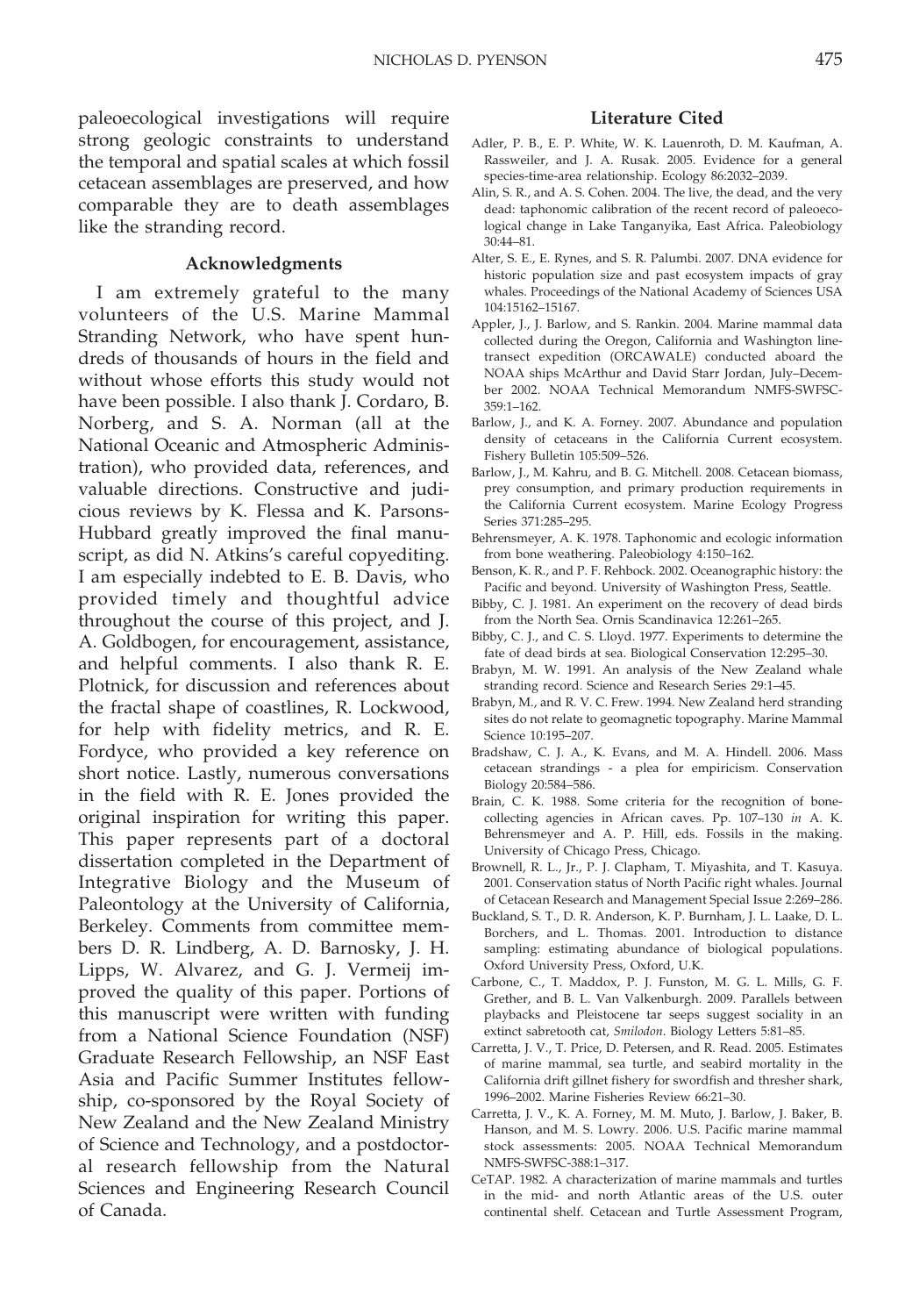University of Rhode Island. Final Report, Contract AA51-C78- 48, Bureau of Land Management, Washington, D.C.

- Chavez, F. P., J. Ryan, S. E. Lluch-Cota, M. Niquen C. 2003. From anchovies to sardines and back: multidecadal change in the Pacific Ocean. Science 299:217–221.
- Clapham, P. J., S. B. Young, and R. L. Brownell Jr. 1999. Baleen whales: conservation issues and the status of the most endangered populations. Mammal Review 29:35–60.
- Colwell, R. K. 2006. EstimateS: statistical estimation of species richness and shared species from samples. Version 8.0.0, Persistent URL http://purl.oclc.org/estimates
- Colwell, R. K., and J. A. Coddington. 1994. Estimating terrestrial biodiversity through extrapolation. Philosophical Transactions of the Royal Society of London B 345:101–118.
- Colwell, R. K., C. X. Mao, and J. Chang. 2004. Interpolating, extrapolating, and comparing incidence-based species accumulation curves. Ecology 85:2717–2727.
- Cordaro, J. G. 1997. Pinniped strandings in California: analysis and trends. Pp. 40–45 in G. Stone, J. Goebel, and S. Webster, eds. Pinniped populations, eastern North Pacific: status, trends and issues. A symposium of the 127th annual meeting of the American Fisheries Society, August 28, 1997, Monterey, Calif.
- Cox, T. M., T. J. Ragen, A. J. Read, E. Vos, R. W. Baird, K. Balcomb, J. Barlow, J. Caldwell, T. Cranford, L. Crum, A. D'Amico, G. L. D'Spain, A. Fernandez, J. Finneran, R. L. Gentry, W. Gerth, F. Gulland, J. Hildebrand, D. Houser, T. Hullar, P. D. Jepson, D. R. Ketten, C. D. MacLeod, P. Miller, S. Moore, D. C. Mountain, D. Palka, P. Ponganis, S. Rommel, T. Rowles, B. Taylor, P. Tyack, D. Wartzok, R. Gisiner, J. Mead, and L. Benner. 2006. Understanding the impacts of anthropogenic sound on beaked whales. Journal of Cetacean Research and Management 7:177–187.
- Davis, E. B., and N. D. Pyenson. 2007. Diversity biases in terrestrial mammalian assemblages and quantifying the differences between museum collections and published accounts: a case study from the Miocene of Nevada. Palaeogeography, Palaeoclimatology, Palaeoecology 250:139–149.
- Douglas, A. B., J. Calambokidis, S. Raverty, S. J. Jeffries, D. M. Lambourn, and S. A. Norman. 2008. Incidence of ship strikes of large whales in Washington State. Journal of the Marine Biological Association of the United Kingdom 88:1121–1132.
- Eckert, S. A., and B. S. Stewart. 2001. Telemetry and satellite tracking of whale sharks, Rhincodon typus, in the Sea of Cortez, Mexico, and the North Pacific Ocean. Environmental Biology of Fishes 60:299–308.
- Elias, S. A. 1990. Observations on the taphonomy of late Quaternary insect fossil remains in packrat middens of the Chihuahuan Desert. Palaios 5:356–363.
- Evans, K., M. Morrice, M. Hindell. 2002. Three mass strandings of sperm whales (Physeter macrocephalus) in southern Australian waters. Marine Mammal Science 18:622–643.
- Evans, K., R. Thresher, R. M. Warneke, C. J. A. Bradshaw, M. Pook, D. Thiele, and M. A. Hindell. 2005. Periodic variability in cetacean strandings: links to large-scale climate events. Biology Letters 1:147–150.
- Evans, P. G. H. 1976. An analysis of sightings of Cetacea in British waters. Mammal Review 6:5–14.
- Evans, P. G. H., and P. S. Hammond. 2004. Monitoring cetaceans in European waters. Mammal Review 34:131–156.
- Fall, P. L. 1992. Pollen accumulation in a montane region of Colorado, USA: a comparison of moss polsters, atmospheric traps, and natural basins. Review of Palaeobotany and Palynology 72:169–197.
- Fordyce, R. E. 2002. Fossil sites. Pp. 471–482 in W. F. Perrin, B. Würsig, and J. G. M. Thewissen, eds. Encyclopedia of marine mammals. Academic Press, San Diego.
- Fordyce, E., and C. de Muizon. 2001. Evolutionary history of cetaceans: a review. Pp. 169–233 in J.-M. Mazin and V. de

Buffrenil, eds. Secondary adaptation of tetrapods to life in water. Dr. Friedrich Pfeil, Munich.

- Forney, K. A. 2000. Environmental models of cetacean abundance: reducing uncertainty in population trends. Conservation Biology 14:1271–1286.
- Francis, R. C., and S. R. Hare. 1994. Decadal scale regime shifts in the large marine ecosystems of the north-east Pacific: a case for historical science. Fisheries and Oceanography 3:279–291.
- Fraser, F. C. 1977. Fishes royal: the importance of dolphins. Pp. 1– 41 in R. J. Harrison, ed. Functional anatomy of marine mammals. Academic Press, San Diego.
- Garde, E., M. P. Heide-Jørgensen, S. H. Hansen, G. Nachman, and M. C. Forchhammer. 2007. Age-specific growth and remarkable longevity in narwhals (Monodon monoceros) from west Greenland as estimated by aspartic acid racemization. Journal of Mammalogy 88:49–58.
- Gendron, D., S. Lanham, and M. Carwardine. 1999. North Pacific right whale (Eubalaena glacialis) sighting south of Baja California. Aquatic Mammals 25:31–34.
- George, J. C., J. Bada, J. Zeh, L. Scott, S. E. Brown, T. O'Hara, and R. Suydam. 1999. Age and growth estimates of bowhead whales (Balaena mysticetus) via aspartic acid racemization. Canadian Journal of Zoology 77:571–580.
- Geraci, J. R., and V. J. Lounsbury. 2005. Marine mammals ashore: a field guide for strandings, 2d ed. National Aquarium in Baltimore, Baltimore.
- Geraci, J. R., and D. J. St. Aubin. 1979. Stranding workshop summary report. Analysis of marine mammal strandings and recommendations for a nationwide stranding salvage program. Pp. 1–33 in J. R. Geraci, and D. J. St. Aubin, eds. Biology of marine mammals: insights through strandings. Final report to U.S. Marine Mammal Commission, Washington, D.C.
- Gotelli, N., and R. K. Colwell. 2001. Quantifying biodiversity: procedures and pitfalls in the measurement and comparison of species richness. Ecology Letters 4:379–391.
- Grebmeier, J. M., J. E. Overland, S. E. Moore, E. V. Farley, E. C. Carmack, L. W. Cooper, K. E. Frey, J. H. Helle, F. A. McLaughlin, and S. L. McNutt. 2006. A major ecosystem shift in the northern Bering Sea. Science 311:1461–1464.
- Greig, D. J., F. M. D. Gulland, and C. Kreuder. 2005. A decade of live California sea lion (Zalophus californianus) strandings along the central California coast: causes and trends, 1991–2000. Aquatic Mammals 31:11–22.
- Guan, S. 2007. New species show how little we know of the sea. Nature 446:492.
- Gulland, F. M. D., H. Pérez-Cortés M., J. Urbán R., L. Rojas-Bracho, G. Ylitalo, J. Weir, S. A. Norman, M. M. Muto, D. J. Rugh, C. Kreuder, and T. Rowles. 2005. Eastern North Pacific gray whale (Eschrichtius robustus) unusual mortality event, 1999–2000. NOAA Technical Memorandum NMFS-AFSC-150:1–33.
- Hadly, E. A. 1999. Fidelity of terrestrial vertebrate fossils to a modern ecosystem. Palaeogeography, Palaeoclimatology, Palaeoecology 149:389–409.
- Hadly, E. A., and B. A. Maurer. 2001. Spatial and temporal patterns of species diversity in montane mammal communities of western North America. Evolutionary Ecology Research 3:477–486.
- Hart, K. M., P. Mooreside, and L. B. Crowder. 2006. Interpreting the spatio-temporal patterns of sea turtle strandings: going with the flow. Biological Conservation 129:283–290.
- Henwood, A. A. 1993. Ecology and taphonomy of Dominican Republic amber and its inclusions. Lethaia 26:237–245.
- Heyning, J. E. 1991. Collecting and archiving of cetacean data and specimens. NOAA Technical Report NMFS 98:69–74.
- Heyning, J. E., and W.F. Perrin. 1994. Evidence for two species of common dolphins (genus Delphinus) from the eastern North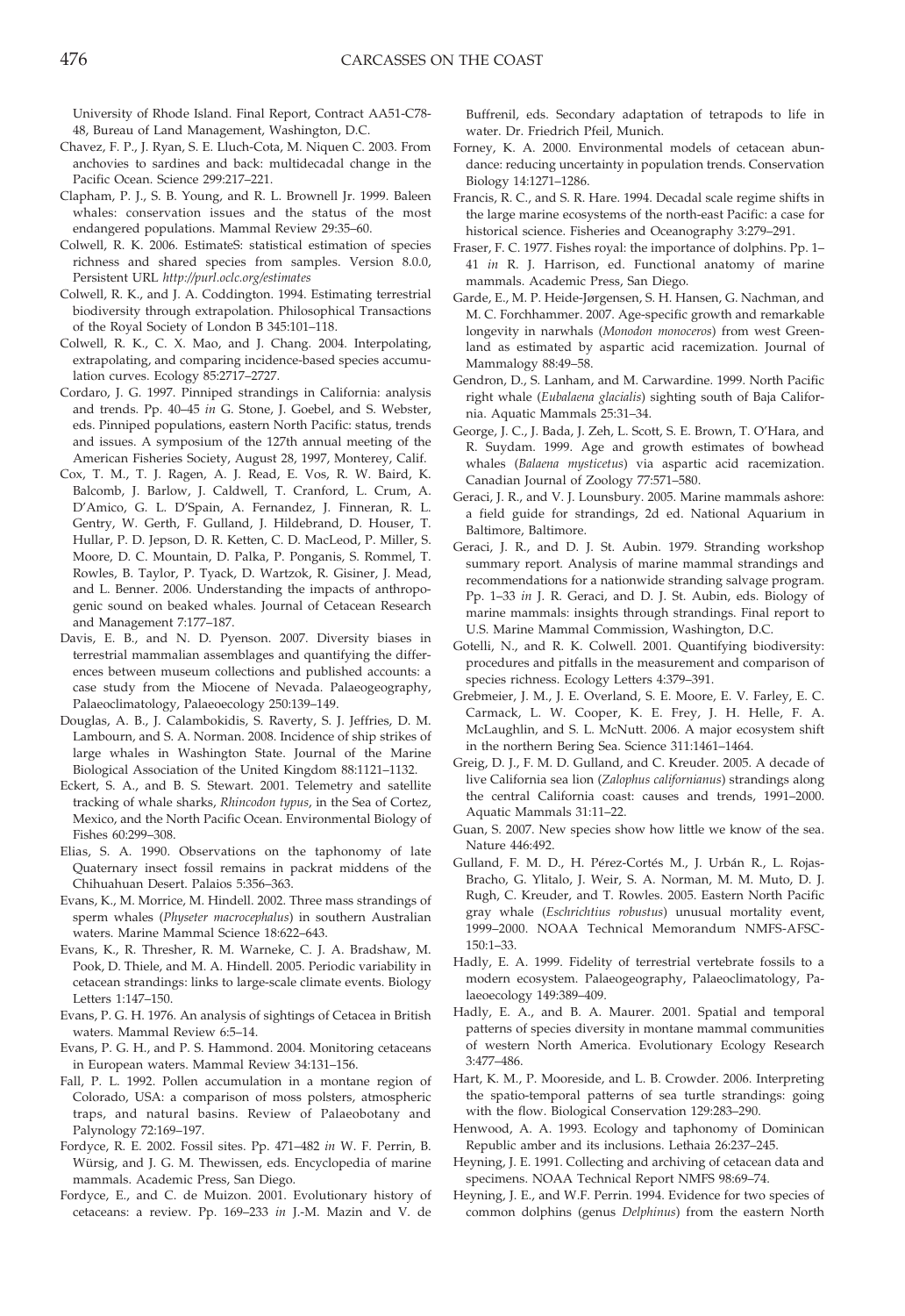Pacific. Contributions in Science, Los Angeles County Museum of Natural History 442:1–35.

- Hohn, A. A., D. S. Rotstein, C. A. Harms, B. L. Southall. 2006. Report on marine mammal unusual mortality event UME-SE0501Sp: multispecies mass stranding of pilot whales (Globicephala macrorhynchus), minke whale (Balaenoptera acutorostrata), and dwarf sperm whales (Kogia sima) in North Carolina on 15– 16 January 2005. NOAA Technical Memorandum NMFS-SEFSC-537:1–222.
- Hunter, J., and J. Banks. 1787. Observations on the structure and oeconomy of whales by John Hunter, Esq. F. R. S.; communicated by Sir Joseph Banks, Bart. P. R. S. Philosophical Transactions of the Royal Society of London 77:371–450.
- Jackson, J. B. C. 2006. When ecological pyramids were upside down. Pp. 27–37 in J. A. Estes, D. P. Demaster, D. F. Doak, T. M. Williams, and R. L. Brownell, Jr., eds. Whales, whaling, and ocean ecosystems. University of California Press, Berkeley.
- Jefferson, T. A., and K. Van Waerebeek. 2002. The taxonomic status of the nominal dolphin species Delphinus tropicalis Van Bree, 1971. Marine Mammal Science 18:787–818.
- Johnson, R. G. 1964. The community approach to paleoecology. Pp. 107–134 in J. Imbrie and N. D. Newell, eds. Approaches to paleoecology. Wiley, New York.
- Jones, M. L., S. L. Swartz, and S. Leatherwood. 1984. The gray whale Eschrichtius robustus. Academic Press, San Diego.
- Keiper, C. A., D. G. Ainley, S. G. Allen, and J. T. Harvey. 2005. Marine mammal occurrence and ocean climate off central California, 1986 to 1994 and 1997 to 1999. Marine Ecology Progress Series 289:285–306.
- Kemper, C. M., N. Pledge, and J. K. Ling. 1997. Subfossil evidence of strandings of the sperm whale Physeter macrocephalus in Gulf St Vincent, South Australia. Records of the South Australia Museum 29:41–53.
- Kidwell, S. M. 2001. Preservation of species abundance in marine death assemblages. Science 294:1091–1094.
- ——— . 2002. Time-averaged molluscan death assemblages: palimpsests of richness, snapshots of abundance. Geology 30:803–806.
- ———. 2007. Discordance between living and death assemblages as evidence for anthropogenic ecological change. Proceedings of the National Academy of Sciences USA 104:17701–17706.
- Kidwell, S. M., and A. K. Behrensmeyer. 1993. Taphonomic approaches to time resolution in the fossil assemblages, Short Courses in Paleontology. Paleontological Society, Knoxville, Tennessee.
- Kidwell, S. M., and D. W. J. Bosence. 1991. Taphonomy and timeaveraging of marine shelly faunas. Pp. 115–196 in P. A. Allison and D. E. G. Briggs, eds. Taphonomy: releasing the data locked in the fossil record. Plenum, New York.
- Kidwell, S. M., and K. W. Flessa. 1996. The quality of the fossil record: populations, species, and communities. Annual Review of Earth and Planetary Sciences 24:433–464.
- Kirschvink, J. L. 1990. Geomagnetic sensitivity in cetaceans: an update with live stranding records in the United States. Pp. 639–649 in J. A. Thomas and R. A. Kastelein, eds. Sensory abilities of cetaceans: laboratory and field evidence. Plenum, New York.
- Kraus, S. D., M. W. Brown, H. Caswell, C. W. Clark, M. Fujiwara, P. K. Hamilton, R. D. Kenney, A. R. Knowlton, S. Landry, C. A. Mayo, W. A. McLellan, M. J. Moore, D. P. Nowacek, D. A. Pabst, A. J. Read, and R. M. Rolland. 2005. North Atlantic right whales in crisis. Science 309:561–562.
- Leatherwood, S., L. J. Hobbs, and F. A. Davis. 1988. Whales, dolphins, and porpoises of the eastern North Pacific and adjacent Arctic waters. Dover, New York.
- Leeney, R. H., R. Amies, A. C. Broderick, M. J. Witt, J. Loveridge, J. Doyle, B. J. Godley. 2008. Spatio-temporal analysis of cetacean

strandings and bycatch in a UK fisheries hotspot. Biodiversity and Conservation 17:2323–2338.

- Liebig, P. M., T.-S. A. Taylor, and K. W. Flessa. 2003. Bones on the beach: marine mammal taphonomy of the Colorado Delta, Mexico. Palaios 18:168–175.
- Liebig, P. M., K. W. Flessa, and T.-S. A. Taylor. 2007. Taphonomic variation despite catastrophic mortality: analysis of a mass stranding of false killer whales (Pseudorca crassidens), Gulf of California, Mexico. Palaios 22:384–391.
- Lockwood, R., and L. R. Chastant. 2006. Quantifying taphonomic bias of compositional fidelity, species richness, and rank abundance in molluscan death assemblages from the Upper Chesapeake Bay. Palaios 21:376–383.
- Long, D. J., and R. E. Jones. 1996. White shark predation and scavenging on cetaceans in the eastern North Pacific Ocean. Pp. 293–307 in A. P. Klimley and D. G. Ainley, eds. Great white sharks: the biology of Carcharodon carcharias. Academic Press, San Diego.
- Mantua, N. J., and S. R. Hare. 2002. The Pacific Decadal Oscillation. Journal of Oceanography 58:35–44.
- MacLeod, C. D., G. J. Pierce, and M. B. Santos. 2004. Geographic and temporal variations in strandings of beaked whales (Ziphiidae) on the coasts of the United Kingdom and the Republic of Ireland 1800–2002. Journal of Cetacean Research and Management 6:79–86.
- MacLeod, C. D., S. M. Bannon, G. J. Pierce, C. Schweder, J. A. Learmonth, J. S. Herman, and R. J. Reid. 2005. Climate change and the cetacean community of north-west Scotland. Biological Conservation 124:477–483.
- Maldini, D., L. Mazzuca, and S. Atkinson. 2005. Odontocete stranding patterns in the main Hawaiian Islands (1937–2002): how do they compare with live animal surveys? Pacific Science 59:55–67.
- Mann, K. H., and J. R. N. Lazier. 1996. Dynamics of marine ecosystems. Blackwell Science, Cambridge, Mass.
- Martin, R. A. 2004. Northerly distribution of white sharks, Carcharodon carcharias, in the eastern Pacific and relation to ENSO events. Marine Fisheries Review 66:16–26.
- May-Collado, L. J., and I. Agnarsson. 2006. Cytochrome b and Bayesian inference of whale phylogeny. Molecular Phylogenetics and Evolution 38:344–354.
- Moore, S. E., R. J. Urban, W. L. Perryman, F. Gulland, M. H. Perez-Cortes, P. R. Wade, L. Rojas-Bracho, et al. 2001. Are gray whales hitting ''K'' hard? Marine Mammal Science 17:954–958.
- Moss, M. L., D. Y. Yang, S. D. Newsome, C. F. Speller, I. McKechnie, A. D. McMillan, and R. J. Losey, et al. 2006. Historical ecology and biogeography of North Pacific pinnipeds: isotopes and ancient DNA from three archaeological assemblages. Journal of Island and Coastal Archaeology 1:165– 190.
- NOAA (National Oceanic and Atmospheric Administration). 1975. The coastline of the United States. U.S. Government Printing Office, Washington, D.C.
- Norman, S. A., C. E. Bowlby, M. S. Brancato, J. Calambokidis, D. Duffield, P. J. Gearin, and T. A. Gornall. 2004. Cetacean strandings in Oregon and Washington between 1930 and 2002. Journal of Cetacean Research and Management 6:87–99.
- Parsons, E. C. M., S. J. Dolman, A. J. Wright, N. A. Rose, and W. C. G. Burns. 2008. Navy sonar and cetaceans: just how much does the gun need to smoke before we act? Marine Pollution Bulletin 56:1248–1257.
- Peters, S. E., M. S. M. Antar, I. S. Zalmout, and P. D. Gingerich. 2009. Sequence stratigraphic control on preservation of Late Eocene whales and other vertebrates at Wadi Al-Hitan, Egypt. Palaios 24:290–302.
- Peterson, W. T., and F. B. Schwing. 2003. A new climate regime in northeast pacific ecosystems. Geophysical Research Letters 30:OCE6.1–OCE6.4.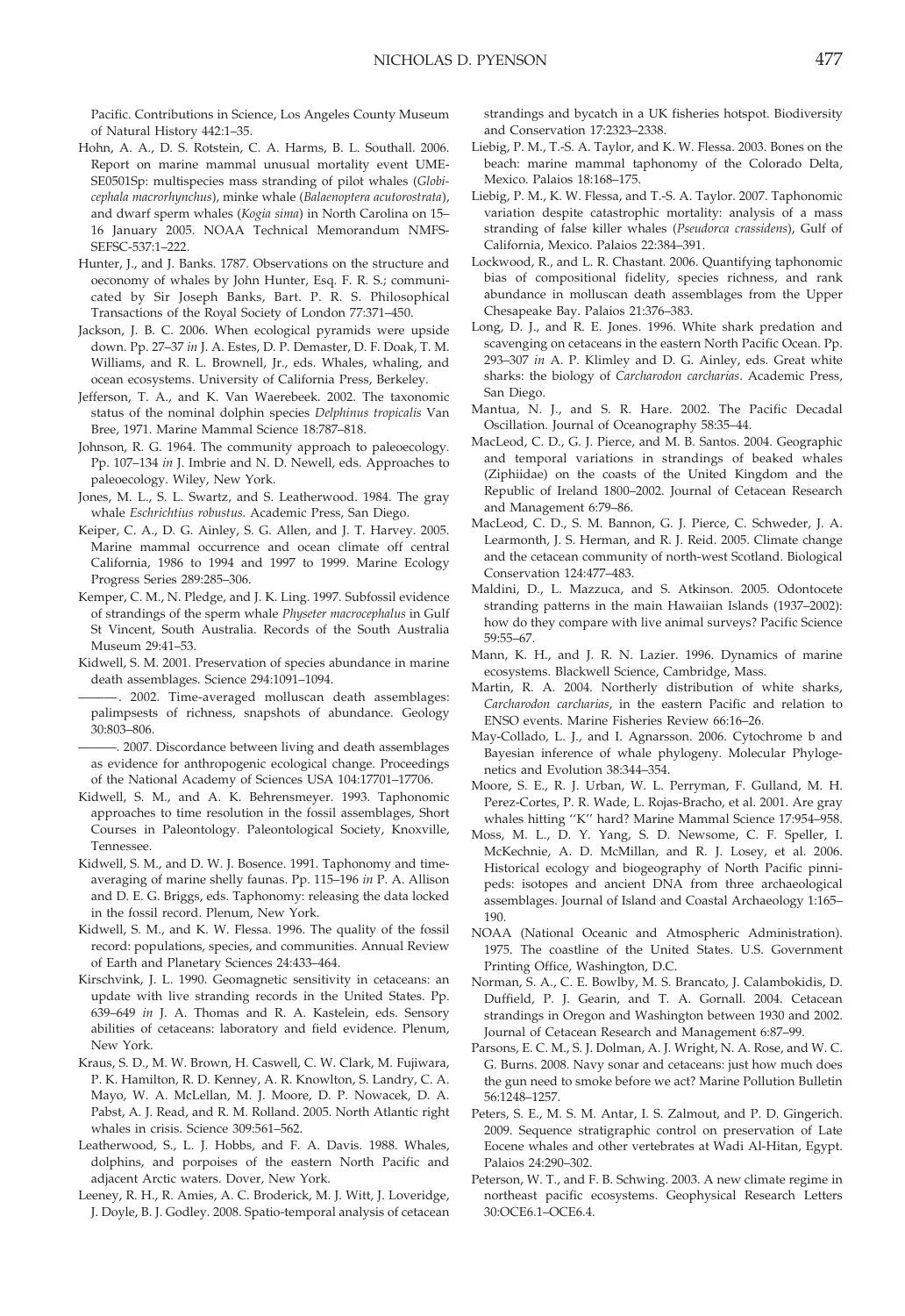- Pyenson, N. D., R. B. Irmis, J. H. Lipps, L. G. Barnes, E. D. Mitchell Jr., and S. A. McLeod. 2009. The origin of a widespread marine bonebed deposited during the Middle Miocene Climatic Optimum. Geology 37:519–522.
- Reeves, R. R., and T. D. Smith. 2006. A taxonomy of world whaling. Operation and eras. Pp. 82–101 in J. A. Estes, D. P. Demaster, D. F. Doak, T. M. Williams, and R. L. Brownell Jr., eds. Whales, whaling, and ocean ecosystems. University of California Press, Berkeley.
- Reeves, R. R., B. S. Stewart, P. J. Clapham, J. A. Powell, and P. Folkens. 2002. National Audubon Society guide to marine mammals of the world. National Audubon Society Field Guide Series. Alfred A. Knopf, New York.
- Reyes, J. C., J. G. Mead, and K. van Waerebeek. 1991. A new species of beaked whale Mesoplodon peruvianus sp. n. (Cetacea: Ziphiidae) from Peru. Marine Mammal Science 7: 1–24.
- Reynolds, J. E., III, and D. K. Odell. 1991. An assessment of the accomplishments of the regional marine mammal stranding networks and some recommendations for enhancing their productivity in the future. NOAA Technical Report NMFS 98:1–6.
- Rice, D. W. 1998. Marine mammals of the world: systematics and distribution. Society for Marine Mammalogy Special Publication 4:1–231.
- Roman, J., and S. R. Palumbi. 2003. Whales before whaling in the North Atlantic. Science 301:508–51.
- Rugh, D. J., M. M. Muto, S. E. Moore, and D. P. DeMaster. 1999. Status review of the eastern north Pacific stock of gray whales. NOAA Technical Memorandum NMFS-AFSC-103:1–96.
- Rugh, D. J., R. C. Hobbs, J. A. Lerczak, and J. M. Breiwick. 2005. Estimates of abundance of the eastern North Pacific stock of gray whales (Eschrichtius robustus) 1997–2002. Journal of Cetacean Research and Management 7:1–12.
- Scammon, C. M. 1874. The marine mammals of the north-western coast of North America, described and illustrated: together with an account of the American whale-fishery. John H. Carmany, San Francisco.
- Schäfer, W. 1972. Ecology and palaeoecology of marine environments. University of Chicago Press, Chicago.
- Scheffer, V. B. 1942. A list of the marine mammals of the west coast of North America. Murrelet 23:42–47.
- . 1968. Introduction. Pp. V-XI in C. M. Scammon. The marine mammals of the north-western coast of North America, described and illustrated: together with an account of the American whale-fishery. Dover, New York.
- Scoresby, W., Jr. 1810. Account of the Balaena mysticetus, or great northern Greenland whale. Memoirs of the Wernerian Natural History Society 1:578–586.
- Sergeant, D. E. 1982. Mass strandings of toothed whales (Odontoceti) as a population phenomenon. Scientific Reports of the Whales Research Institute Tokyo 34:1–47.
- Shelden, K. E. W., S. E. Moore, J. M. Waite, P. R. Wade, and D. J. Rugh. 2005. Historic and current habitat use by North Pacific right whales Eubalaena japonica in the Bering Sea and Gulf of Alaska. Mammal Review 35:129–155.
- Sheldrick, M. C. 1976. Trends in the strandings of Cetacea on the British coasts 1913–1972. Mammal Review 6:15–23.
- Simmonds, M. P. 1997. The meaning of cetacean strandings. Bulletin de l'Institut Royal des Sciences Naturelles de Belgique Biologie 67:29–34.
- Smeenk, C. 1997. Strandings of sperm whales Physeter macrocephalus in the North Sea: history and patterns. Bulletin de l'Institut Royal des Sciences Naturelles de Belgique Biologie 67:15–28.
- Swartz, S. L., B. L. Taylor, and D. J. Rugh. 2006. Gray whale Eschrichtius robustus population and stock identity. Mammal Review 36:66–84.
- Tønnessen, J. N., and A. O. Johnsen. 1982. The history of modern whaling. University of California Press, Berkeley.
- True, F. W. 1883. Suggestions to keepers of the U.S. lifesaving stations, light-houses, and light-ships, and to other observers, relative to the best means of collection and preserving specimens of whales and porpoises. Annual Reports of the United States Commission of Fish and Fisheries 11(App. F):1157–1182.
- Tynan, C. T., D. G. Ainley, J. A. Barth, T. J. Cowles, S. D. Pierce, and L. B. Spear. 2005. Cetacean distributions relative to ocean processes in the northern California Current System. Deep-Sea Research Part II 52:145–167.
- Uhen, M. D., and N. D. Pyenson. 2007. Diversity estimates, biases, and historiographic effects: resolving cetacean diversity in the Tertiary. Palaeontologia Electronica 10.2:11A.
- Valentine, J. W. 1989. How good was the fossil record? Clues from the Californian Pleistocene. Paleobiology 5:83–94.
- van der Meij, S. E. T., and C. J. Camphuysen. 2006. Distribution and diversity of whales and dolphins (Cetacea) in the southern North Sea: 1970–2005. Lutra 49:3–28.
- Wade, P. R. 2002. A Bayesian stock assessment of the eastern Pacific gray whale using abundance and harvest data from 1967–1996. Journal of Cetacean Research and Management 4:185–98.
- Waite, J. M., K. Wynne, and D. K. Mellinger. 2003. Documented sighting of a North Pacific right whale in the Gulf of Alaska and post-sighting acoustic monitoring. Northwestern Naturalist 84:38–43.
- Walker, K. R., and R. K. Bambach. 1971. The significance of fossil assemblages from fine-grained sediments: time-averaged communities. Geological Society of America Abstracts with Programs 3:783–784.
- Walker, M. M., J. L. Kirschvink, G. Ahmed, and A. E. Dizon. 1992. Evidence that fin whales respond to the geomagnetic field during migration. Journal of Experimental Biology 171:67–78.
- Whitehead, H., B. McGill, and B. Worm. 2008. Diversity of deepwater cetaceans in relation to temperature: implications for ocean warming. Ecology Letters 11:1198–1207.
- Woodhouse, C. D. 1991. Marine mammal beachings as indicators of population events. NOAA Technical Report NMFS 98: 111–115.

#### Appendix 1

#### Modifications to Stranding Data from Stranding Regions

Stranding record data from two regions (NW and SW) are archived at regional stranding network offices of the National Oceanic and Atmospheric Administration (NOAA). Data for the NW region lacked a complete 1990–2004 series, and thus data were pooled from two different sources: NOAA Marine Mammal Protection Act (MMPA) data, which consists of annual reports submitted to U.S. Congress; and archived data posted online by the NW regional office online (http://www.nwr.noaa.gov/ Marine-Mammals/Stranding-Information.cfm). The NOAA MMPA data, covering 1990–1998, were tabulated and inputted; these data were added to more recent stranding records, from 1999–2004, available on the NW regional office website. Errors in summation were noted and changed as needed (e.g., 1996 totals were miscalculated in the MMPA reports). Data collected directly from the NW stranding network website more accurate than the NOAA data because they have been thoroughly vetted and checked with actual records archived with the regional headquarters.

Stranding data for the SW region for 1990–2005 were available online directly from the SW regional stranding office (http://swr. nmfs.noaa.gov/psd/strand/strandings.htm). Data for 2005 were corrected for a duplication of fin whale (Balaenoptera physalus) occurrence. Also, after 2001, the SW region began splitting Delphinus spp. records into three different groupings (J. Cordaro personal communication 2008), to reflect revisions in the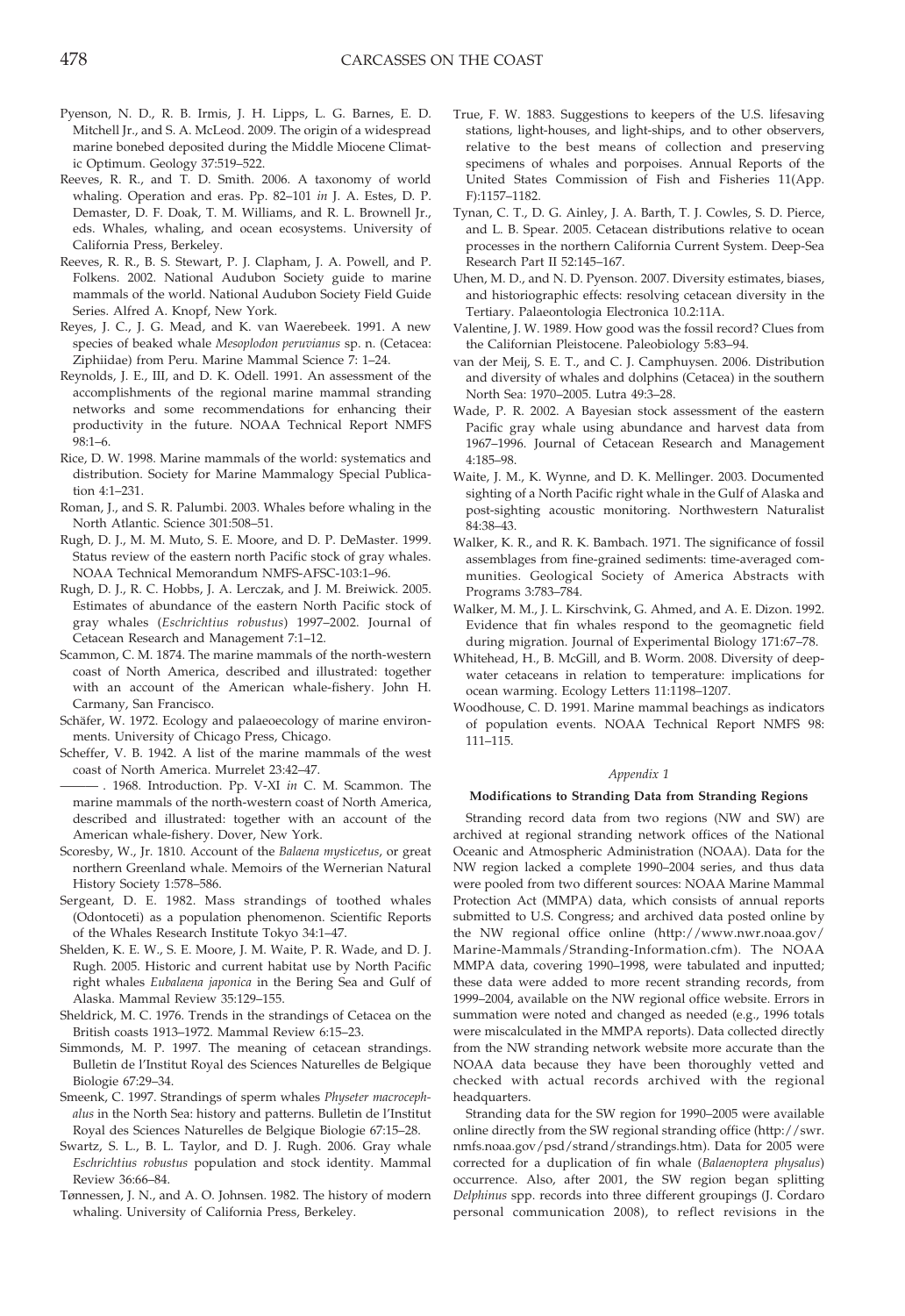taxonomy of the common dolphin (Heyning and Perrin 1994; Jefferson and Waerebeek 2002): long-beaked common dolphin (Delphinus capensis), short-beaked common dolphin (Delphinus delphis), and unidentified common dolphins (Delphinus spp.). To standardize these post-2001 occurrences with pre-2001 data, I converted all post-2001 occurrences of any of the three Delphinus groupings into D. delphis occurrences, thereby making these stranding data comparable with the live abundance data sets.

Raw stranding data from the NW and SW regions were stratified into three sets that approximately reflect three taxonomic hierarchies: species-, genus-, and family-level data. Suprafamilial- to subordinal-level data are essentially uninformative for the purposes of this study.

Species.—Beginning with the raw data, I pooled all permutations of Delphinus species groupings under Delphinus delphis. I deleted any category qualified with ''unidentified.''

Genera.—I pooled all species as well as unidentified Mesoplodon and unidentified Kogia into their respective genera. Otherwise, I deleted any category qualified by ''unidentified.''

Families.—I pooled all genera into their respective families. Also, I pooled unidentified balaenopterid, unidentified beaked whale, unidentified dolphin and unidentified phocoenid as separate counts within Balaenopteridae, Ziphiidae, Delphinidae and Phocoenidae, respectively. Lastly, I deleted the following categories: unidentified whale; unidentified cetacean; unidentified odontocete; and unidentified baleen whale.

#### Appendix 2

#### Sources for Additional Live Species Abundance Data

The main reference for species abundance data in the ENP (Barlow and Forney 2007) did not include live abundance data for three primarily coastal cetacean species: gray whales, harbor porpoises, and the coastal stock of bottlenose dolphins. Live abundance data for these taxa were compiled from references listed below. Where pertinent, I have also indicated the survey platform used to generate abundance data.

Gray Whales.—In the eighteenth and nineteenth centuries, gray whale populations in the ENP suffered massive declines from shore-based whaling (Jones et al. 1984). Granted clemency from international whaling in 1949, and later U.S. federal protection by the Endangered Species Act in 1972, the eastern ENP gray whale population rebounded dramatically during the mid to late twentieth century (Jones et al. 1984). Since the 1950s, gray whale abundance data have been collected using land-based surveys (Rugh et al. 1999), primarily from specific points along the U.S. Pacific Coast (e.g., Granite Canyon, Monterey County, California). These stationary points provide a repeatable and consistent means of estimating population size during the annual migration of gray whales from Baja California to the shelf of the Bering Sea. Recently, debates have focused on whether gray whales have returned to pre-whaling population sizes, with estimates of historical population size varying several magnitudes depending on the source data (i.e., analyses based on visual surveys versus mitochondrial haplotype data). Survey-based analyses suggest that current population size  $(\sim 18,000-22,000$  individuals) is close to pre-whaling conditions (Rugh et al. 2005; Swartz et al. 2006); estimates using molecular data place pre-whaling population size between 96,000 and 118,000 individuals (Alter et al. 2007).

For the purposes of this study, I used the lower bound of Rugh et al.'s (2005) estimation for population size (18,000) as the abundance value for living gray whales in the WC region. These data derive from the 2001–2002 survey season. During 1999–2000, a massive stranding event in ENP gray whales occurred, with a sevenfold increase in the number of total strandings reported for the whole coastline of North America (Gulland et al. 2005). Though the causes of these die-offs remain poorly understood, the increase in strandings occurred mostly outside of the continental U.S. stranding networks, namely in Baja California and Alaska (Gulland et al. 2005). Thus, the impact of the 1999– 2000 did not fundamentally alter the abundances recorded in live survey and stranding record data used in this study (Gulland et al. 2005: Table 2). More broadly, Rugh et al. (2005) and Swartz et al. (2006) have indicated that the estimated population of ENP gray whales dropped from about 30,000 individuals in the 1990s to a more or less stable 20,000 individuals since 2001–2002 (Moore et al. 2001; Wade 2002). Given these details, a lower bound of 18,000 individuals is not unreasonable. For NW and SW regions, I divided the 18,000 estimate by two, producing live abundance values of 9000 individuals for each region.

Harbor Porpoises.—I collected abundance data provided by Carretta et al. (2006), who used aerial surveys as opposed to the ship-based surveys used by Barlow and Forney (2007) in the ENP. Specifically, I tabulated all harbor porpoise stock data listed by Carretta et al. (2006: Appendix 3 and p. 312), using the reported  $N_{\text{min}}$  values (population estimates) as equivalent to  $N$  in Barlow and Forney (2007). Such equivalence is legitimate because Carretta et al.'s (2006) values for other species listed in their summary of abundance are similar to the abundance values reported by Barlow and Forney (2007). Estimates for harbor porpoise populations listed by Caretta et al. (2006) were then summed to produce a total abundance measure for all harbor porpoise species in California (i.e., Morro Bay, Monterey Bay, San Francisco-Russian River, and Northern CA/Southern OR stock areas) and Oregon-Washington (i.e., Northern California/Southern Oregon, Oregon/Washington Coast, and Washington Inland Waters stocks). To generate a partition of the data that corresponds to the SW and NW stranding networks, all area stocks were pooled in their respective regions. The Northern California/Southern Oregon area value was divided in half, and one-half was added each to the SW and NW regions.

Bottlenose Dolphins.—Coastal populations of bottlenose dolphins are entirely restricted to the central and southern California coastline (Carretta et al. 2006: Fig. 8, Appendix 2, p. 307), and therefore the abundance data need only be added to the live abundance data for the SW region. As with harbor porpoises, the coastal bottlenose dolphin abundance data were collected by aerial survey.

#### Appendix 3

#### Compiling Live Abundance Data from Surveys

The data set on live cetacean abundance derives from Barlow and Forney (2007: Tables 5, 6), which lists abundance (N or population estimate) data for nearly all cetacean species in the ENP. Regional areas from Barlow and Forney (2007: Table 5) were pooled in the following manner to build regions comparable with the stranding record: Southern, Central, and Northern California were pooled into the SW region, and Oregon and Washington were pooled in the NW region. WC data were generated by a simple addition of the NW and SW sets. To generate taxonomically uniform sets of data, I made the following modifications to the live abundance data:

Species.—First, I added the three coastal species mentioned in Appendix 2 to their respective regions. Raw data for offshore and coastal bottlenose dolphins were combined together into one category, Delphinus delphis, to be consistent with the time-series from the stranding record (see Appendix 1). In addition to deleting ''unidentified'' categories, I also deleted Kogia spp. and Mesoplodon spp. from the species-level data set.

Genera.—For genus-level data, I pooled all species into their respective genera. From the raw data categories, these modifications also included pooling sei or Bryde's whale category into Balaenoptera, Kogia spp. into Kogia, and Mesoplodon spp. into Mesoplodon. At this level, I also deleted all ''unidentified'' categories.